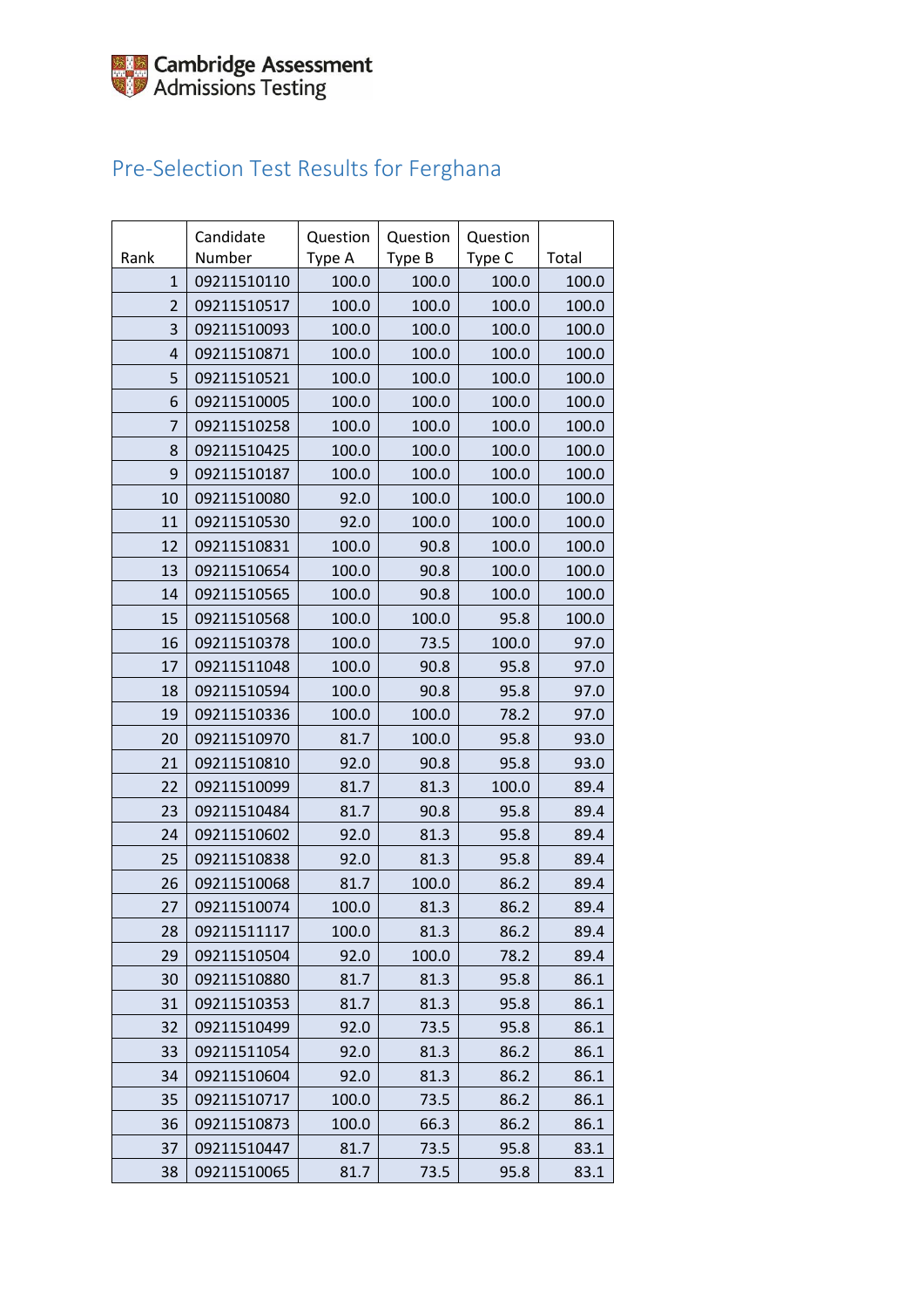

|      | Candidate   | Question | Question | Question |       |
|------|-------------|----------|----------|----------|-------|
| Rank | Number      | Type A   | Type B   | Type C   | Total |
| 39   | 09211510085 | 81.7     | 81.3     | 86.2     | 83.1  |
| 40   | 09211510444 | 92.0     | 73.5     | 86.2     | 83.1  |
| 41   | 09211510215 | 92.0     | 73.5     | 86.2     | 83.1  |
| 42   | 09211510178 | 92.0     | 73.5     | 86.2     | 83.1  |
| 43   | 09211510392 | 81.7     | 90.8     | 78.2     | 83.1  |
| 44   | 09211510143 | 100.0    | 73.5     | 78.2     | 83.1  |
| 45   | 09211510171 | 100.0    | 73.5     | 78.2     | 83.1  |
| 46   | 09211510105 | 81.7     | 73.5     | 86.2     | 80.3  |
| 47   | 09211510329 | 65.0     | 100.0    | 78.2     | 80.3  |
| 48   | 09211510784 | 73.0     | 90.8     | 78.2     | 80.3  |
| 49   | 09211510501 | 81.7     | 81.3     | 78.2     | 80.3  |
| 50   | 09211510721 | 100.0    | 66.3     | 78.2     | 80.3  |
| 51   | 09211510716 | 81.7     | 90.8     | 70.9     | 80.3  |
| 52   | 09211510240 | 92.0     | 81.3     | 70.9     | 80.3  |
| 53   | 09211510073 | 92.0     | 100.0    | 55.9     | 80.3  |
| 54   | 09211510494 | 65.0     | 81.3     | 86.2     | 77.6  |
| 55   | 09211510060 | 73.0     | 73.5     | 86.2     | 77.6  |
| 56   | 09211510145 | 73.0     | 73.5     | 86.2     | 77.6  |
| 57   | 09211510644 | 81.7     | 66.3     | 86.2     | 77.6  |
| 58   | 09211510259 | 73.0     | 81.3     | 78.2     | 77.6  |
| 59   | 09211510249 | 81.7     | 73.5     | 78.2     | 77.6  |
| 60   | 09211510175 | 81.7     | 73.5     | 78.2     | 77.6  |
| 61   | 09211510255 | 81.7     | 73.5     | 78.2     | 77.6  |
| 62   | 09211510441 | 81.7     | 73.5     | 78.2     | 77.6  |
| 63   | 09211510743 | 92.0     | 73.5     | 70.9     | 77.6  |
| 64   | 09211510866 | 100.0    | 66.3     | 70.9     | 77.6  |
| 65   | 09211510512 | 92.0     | 81.3     | 63.7     | 77.6  |
| 66   | 09211510032 | 100.0    | 66.3     | 63.7     | 77.6  |
| 67   | 09211510830 | 73.0     | 66.3     | 86.2     | 75.0  |
| 68   | 09211510232 | 81.7     | 59.1     | 86.2     | 75.0  |
| 69   | 09211510101 | 81.7     | 66.3     | 78.2     | 75.0  |
| 70   | 09211510285 | 81.7     | 66.3     | 78.2     | 75.0  |
| 71   | 09211510195 | 92.0     | 66.3     | 70.9     | 75.0  |
| 72   | 09211510601 | 81.7     | 81.3     | 63.7     | 75.0  |
| 73   | 09211510916 | 81.7     | 90.8     | 55.9     | 75.0  |
| 74   | 09211510204 | 81.7     | 90.8     | 55.9     | 75.0  |
| 75   | 09211510230 | 92.0     | 81.3     | 55.9     | 75.0  |
| 76   | 09211510181 | 65.0     | 66.3     | 86.2     | 72.5  |
| 77   | 09211510048 | 65.0     | 73.5     | 78.2     | 72.5  |
| 78   | 09211510049 | 65.0     | 73.5     | 78.2     | 72.5  |
| 79   | 09211510117 | 73.0     | 66.3     | 78.2     | 72.5  |
| 80   | 09211510585 | 73.0     | 66.3     | 78.2     | 72.5  |
| 81   | 09211511120 | 73.0     | 66.3     | 78.2     | 72.5  |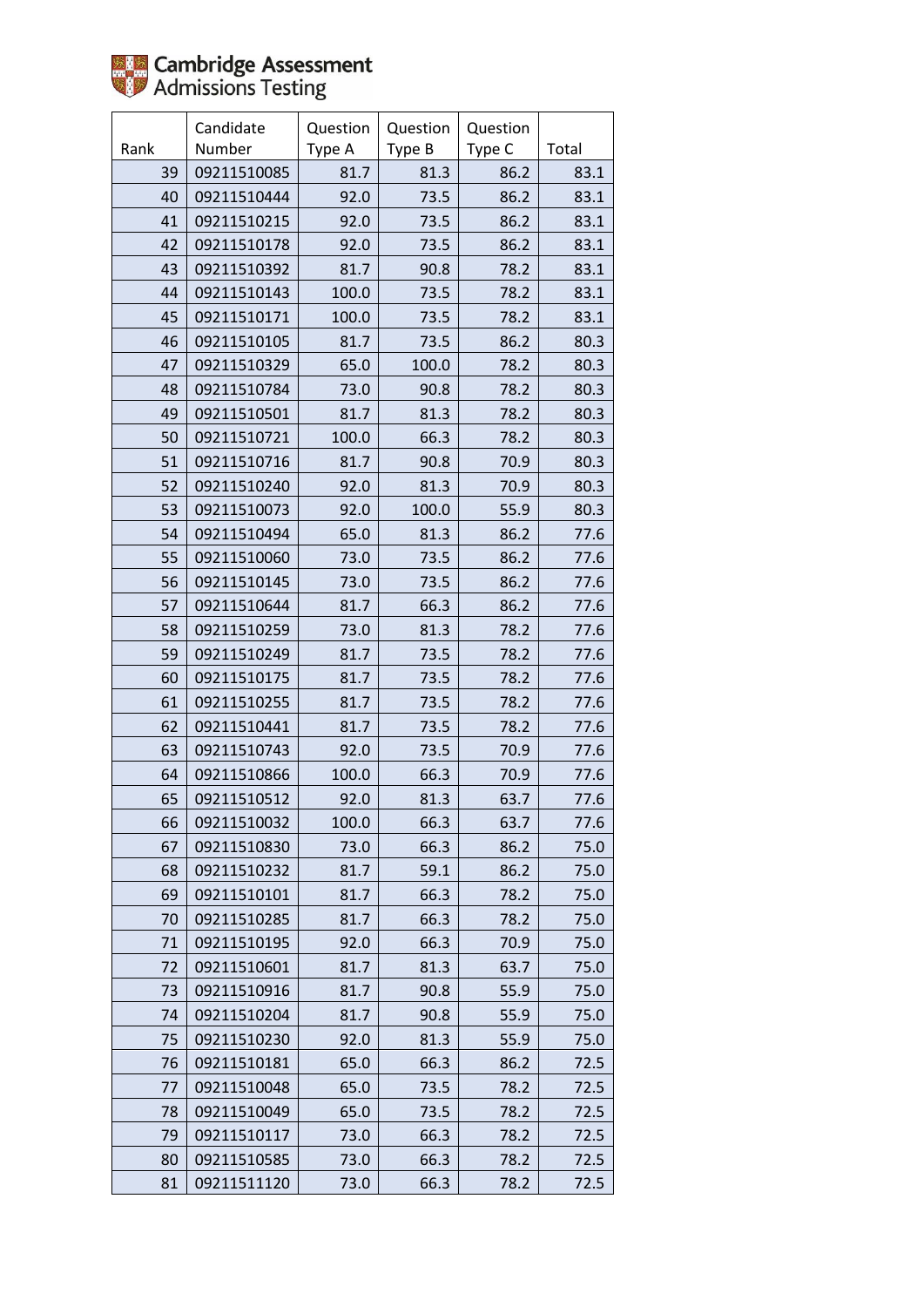

|      | Candidate   | Question | Question | Question |       |
|------|-------------|----------|----------|----------|-------|
| Rank | Number      | Type A   | Type B   | Type C   | Total |
| 82   | 09211510808 | 81.7     | 59.1     | 78.2     | 72.5  |
| 83   | 09211510665 | 65.0     | 81.3     | 70.9     | 72.5  |
| 84   | 09211510042 | 73.0     | 73.5     | 70.9     | 72.5  |
| 85   | 09211510782 | 81.7     | 66.3     | 70.9     | 72.5  |
| 86   | 09211510821 | 81.7     | 66.3     | 70.9     | 72.5  |
| 87   | 09211510405 | 92.0     | 59.1     | 70.9     | 72.5  |
| 88   | 09211510728 | 73.0     | 81.3     | 63.7     | 72.5  |
| 89   | 09211510191 | 81.7     | 73.5     | 63.7     | 72.5  |
| 90   | 09211510053 | 81.7     | 73.5     | 63.7     | 72.5  |
| 91   | 09211511011 | 92.0     | 66.3     | 63.7     | 72.5  |
| 92   | 09211510114 | 81.7     | 81.3     | 55.9     | 72.5  |
| 93   | 09211510589 | 92.0     | 73.5     | 55.9     | 72.5  |
| 94   | 09211510235 | 73.0     | 51.3     | 86.2     | 70.0  |
| 95   | 09211510402 | 56.9     | 73.5     | 78.2     | 70.0  |
| 96   | 09211510199 | 73.0     | 59.1     | 78.2     | 70.0  |
| 97   | 09211510156 | 65.0     | 73.5     | 70.9     | 70.0  |
| 98   | 09211510382 | 73.0     | 66.3     | 70.9     | 70.0  |
| 99   | 09211510480 | 81.7     | 59.1     | 70.9     | 70.0  |
| 100  | 09211510683 | 56.9     | 90.8     | 63.7     | 70.0  |
| 101  | 09211510951 | 65.0     | 81.3     | 63.7     | 70.0  |
| 102  | 09211510278 | 73.0     | 73.5     | 63.7     | 70.0  |
| 103  | 09211510221 | 81.7     | 66.3     | 63.7     | 70.0  |
| 104  | 09211510704 | 92.0     | 59.1     | 63.7     | 70.0  |
| 105  | 09211510202 | 100.0    | 51.3     | 63.7     | 70.0  |
| 106  | 09211510669 | 92.0     | 66.3     | 55.9     | 70.0  |
| 107  | 09211510543 | 100.0    | 73.5     | 32.2     | 70.0  |
| 108  | 09211511035 | 65.0     | 51.3     | 86.2     | 67.5  |
| 109  | 09211511013 | 65.0     | 66.3     | 70.9     | 67.5  |
| 110  | 09211580562 | 65.0     | 66.3     | 70.9     | 67.5  |
| 111  | 09211510720 | 73.0     | 59.1     | 70.9     | 67.5  |
| 112  | 09211511119 | 73.0     | 59.1     | 70.9     | 67.5  |
| 113  | 09211510016 | 81.7     | 51.3     | 70.9     | 67.5  |
| 114  | 09211510518 | 81.7     | 51.3     | 70.9     | 67.5  |
| 115  | 09211510675 | 65.0     | 73.5     | 63.7     | 67.5  |
| 116  | 09211511067 | 73.0     | 66.3     | 63.7     | 67.5  |
| 117  | 09211510394 | 73.0     | 66.3     | 63.7     | 67.5  |
| 118  | 09211510889 | 73.0     | 66.3     | 63.7     | 67.5  |
| 119  | 09211510523 | 73.0     | 66.3     | 63.7     | 67.5  |
| 120  | 09211510324 | 81.7     | 59.1     | 63.7     | 67.5  |
| 121  | 09211510746 | 81.7     | 59.1     | 63.7     | 67.5  |
| 122  | 09211510522 | 92.0     | 51.3     | 63.7     | 67.5  |
| 123  | 09211510358 | 65.0     | 81.3     | 55.9     | 67.5  |
| 124  | 09211510502 | 73.0     | 73.5     | 55.9     | 67.5  |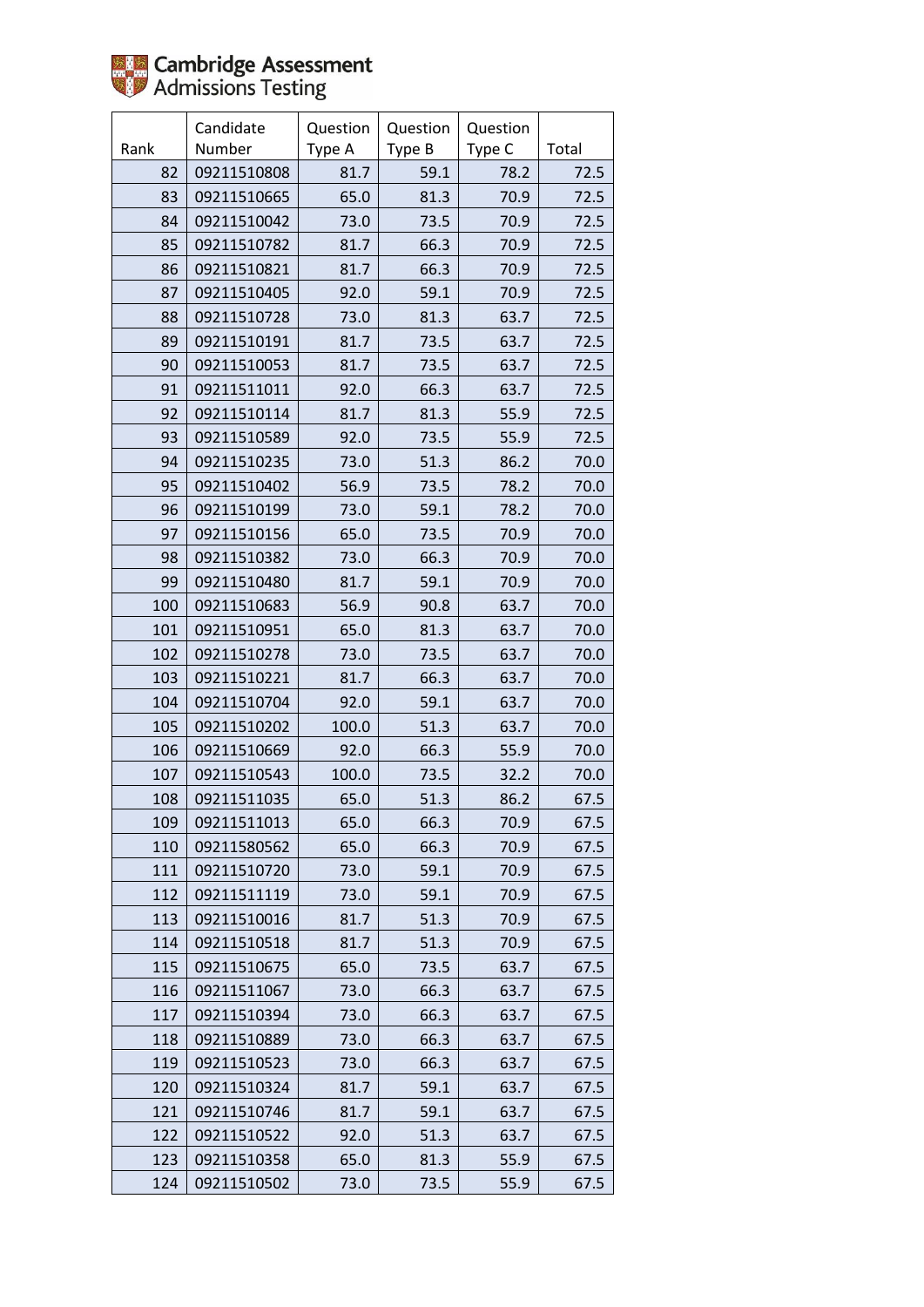

|      | Candidate   | Question | Question | Question |       |
|------|-------------|----------|----------|----------|-------|
| Rank | Number      | Type A   | Type B   | Type C   | Total |
| 125  | 09211511118 | 73.0     | 73.5     | 55.9     | 67.5  |
| 126  | 09211510140 | 81.7     | 66.3     | 55.9     | 67.5  |
| 127  | 09211510846 | 81.7     | 66.3     | 55.9     | 67.5  |
| 128  | 09211510439 | 65.0     | 51.3     | 78.2     | 65.0  |
| 129  | 09211510531 | 73.0     | 41.8     | 78.2     | 65.0  |
| 130  | 09211510751 | 47.9     | 73.5     | 70.9     | 65.0  |
| 131  | 09211510624 | 56.9     | 66.3     | 70.9     | 65.0  |
| 132  | 09211511113 | 56.9     | 66.3     | 70.9     | 65.0  |
| 133  | 09211510661 | 56.9     | 66.3     | 70.9     | 65.0  |
| 134  | 09211510410 | 73.0     | 51.3     | 70.9     | 65.0  |
| 135  | 09211510899 | 56.9     | 73.5     | 63.7     | 65.0  |
| 136  | 09211510207 | 56.9     | 73.5     | 63.7     | 65.0  |
| 137  | 09211510111 | 65.0     | 66.3     | 63.7     | 65.0  |
| 138  | 09211510407 | 65.0     | 66.3     | 63.7     | 65.0  |
| 139  | 09211511038 | 73.0     | 59.1     | 63.7     | 65.0  |
| 140  | 09211510072 | 81.7     | 51.3     | 63.7     | 65.0  |
| 141  | 09211510677 | 92.0     | 41.8     | 63.7     | 65.0  |
| 142  | 09211510180 | 65.0     | 73.5     | 55.9     | 65.0  |
| 143  | 09211510342 | 65.0     | 73.5     | 55.9     | 65.0  |
| 144  | 09211510076 | 65.0     | 73.5     | 55.9     | 65.0  |
| 145  | 09211510639 | 65.0     | 73.5     | 55.9     | 65.0  |
| 146  | 09211510465 | 81.7     | 59.1     | 55.9     | 65.0  |
| 147  | 09211510635 | 73.0     | 73.5     | 46.4     | 65.0  |
| 148  | 09211510547 | 73.0     | 73.5     | 46.4     | 65.0  |
| 149  | 09211510019 | 47.9     | 66.3     | 70.9     | 62.5  |
| 150  | 09211510554 | 47.9     | 66.3     | 70.9     | 62.5  |
| 151  | 09211510017 | 56.9     | 59.1     | 70.9     | 62.5  |
| 152  | 09211510058 | 65.0     | 51.3     | 70.9     | 62.5  |
| 153  | 09211510850 | 65.0     | 51.3     | 70.9     | 62.5  |
| 154  | 09211510321 | 47.9     | 73.5     | 63.7     | 62.5  |
| 155  | 09211510210 | 56.9     | 66.3     | 63.7     | 62.5  |
| 156  | 09211510632 | 56.9     | 66.3     | 63.7     | 62.5  |
| 157  | 09211510481 | 56.9     | 66.3     | 63.7     | 62.5  |
| 158  | 09211510714 | 56.9     | 66.3     | 63.7     | 62.5  |
| 159  | 09211510760 | 65.0     | 59.1     | 63.7     | 62.5  |
| 160  | 09211510002 | 65.0     | 59.1     | 63.7     | 62.5  |
| 161  | 09211510453 | 65.0     | 59.1     | 63.7     | 62.5  |
| 162  | 09211510033 | 56.9     | 73.5     | 55.9     | 62.5  |
| 163  | 09211510189 | 56.9     | 73.5     | 55.9     | 62.5  |
| 164  | 09211510740 | 56.9     | 73.5     | 55.9     | 62.5  |
| 165  | 09211510193 | 56.9     | 73.5     | 55.9     | 62.5  |
| 166  | 09211510398 | 65.0     | 66.3     | 55.9     | 62.5  |
| 167  | 09211510450 | 65.0     | 66.3     | 55.9     | 62.5  |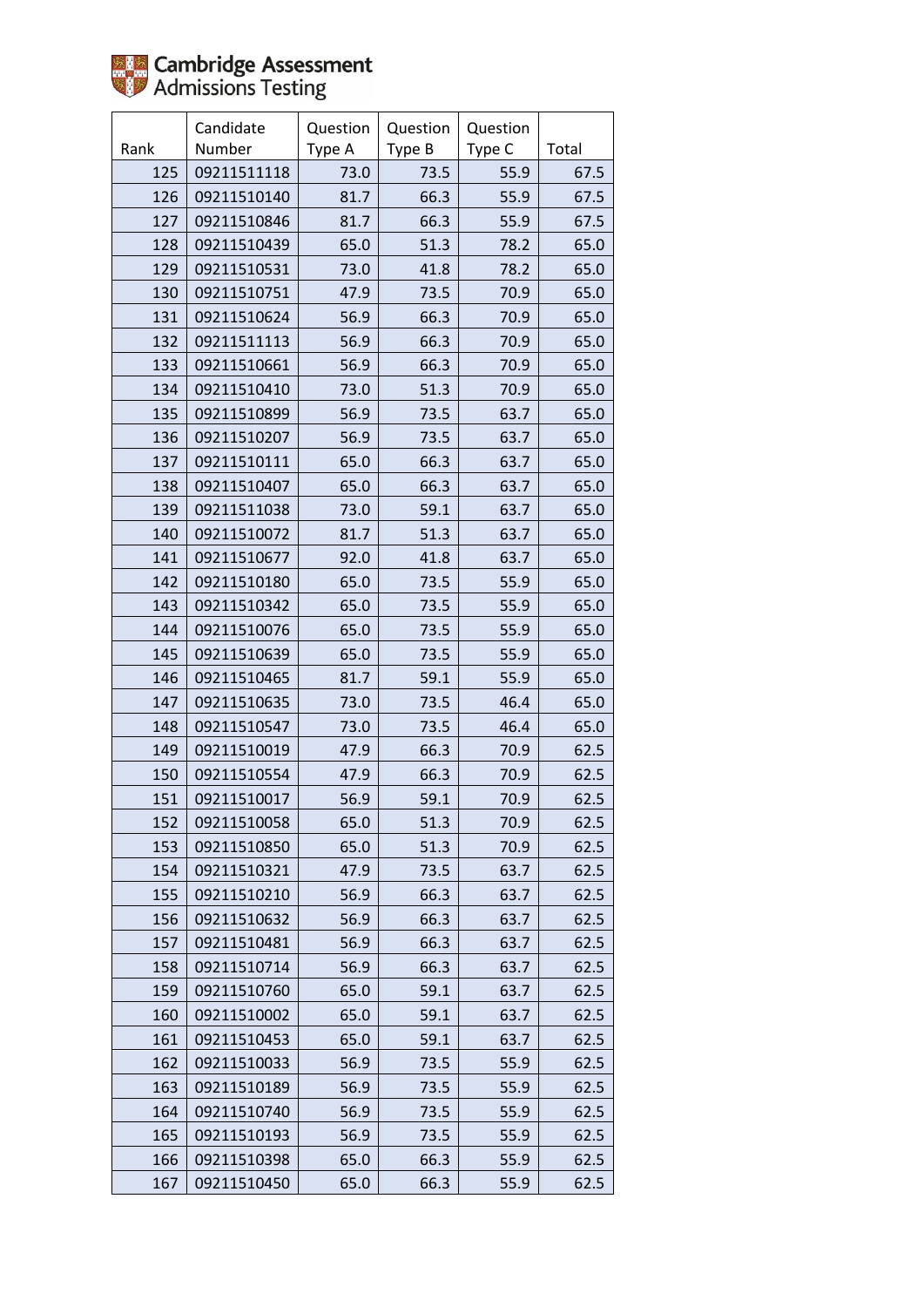|      | Candidate   | Question | Question | Question |       |
|------|-------------|----------|----------|----------|-------|
| Rank | Number      | Type A   | Type B   | Type C   | Total |
| 168  | 09211510116 | 65.0     | 66.3     | 55.9     | 62.5  |
| 169  | 09211510233 | 65.0     | 66.3     | 55.9     | 62.5  |
| 170  | 09211510243 | 65.0     | 66.3     | 55.9     | 62.5  |
| 171  | 09211511055 | 65.0     | 66.3     | 55.9     | 62.5  |
| 172  | 09211510424 | 73.0     | 59.1     | 55.9     | 62.5  |
| 173  | 09211510894 | 73.0     | 59.1     | 55.9     | 62.5  |
| 174  | 09211510188 | 73.0     | 59.1     | 55.9     | 62.5  |
| 175  | 09211510691 | 73.0     | 59.1     | 55.9     | 62.5  |
| 176  | 09211510434 | 73.0     | 59.1     | 55.9     | 62.5  |
| 177  | 09211510933 | 73.0     | 59.1     | 55.9     | 62.5  |
| 178  | 09211510126 | 81.7     | 51.3     | 55.9     | 62.5  |
| 179  | 09211510591 | 81.7     | 51.3     | 55.9     | 62.5  |
| 180  | 09211510659 | 92.0     | 41.8     | 55.9     | 62.5  |
| 181  | 09211510228 | 65.0     | 73.5     | 46.4     | 62.5  |
| 182  | 09211511076 | 65.0     | 73.5     | 46.4     | 62.5  |
| 183  | 09211510851 | 65.0     | 73.5     | 46.4     | 62.5  |
| 184  | 09211511024 | 73.0     | 66.3     | 46.4     | 62.5  |
| 185  | 09211510961 | 73.0     | 66.3     | 46.4     | 62.5  |
| 186  | 09211510292 | 73.0     | 66.3     | 46.4     | 62.5  |
| 187  | 09211510272 | 81.7     | 59.1     | 46.4     | 62.5  |
| 188  | 09211510153 | 81.7     | 59.1     | 46.4     | 62.5  |
| 189  | 09211510231 | 81.7     | 59.1     | 46.4     | 62.5  |
| 190  | 09211510794 | 81.7     | 59.1     | 46.4     | 62.5  |
| 191  | 09211510685 | 65.0     | 27.6     | 78.2     | 60.0  |
| 192  | 09211511107 | 36.9     | 66.3     | 70.9     | 60.0  |
| 193  | 09211510225 | 36.9     | 66.3     | 70.9     | 60.0  |
| 194  | 09211510373 | 56.9     | 51.3     | 70.9     | 60.0  |
| 195  | 09211510881 | 56.9     | 51.3     | 70.9     | 60.0  |
| 196  | 09211510251 | 65.0     | 41.8     | 70.9     | 60.0  |
| 197  | 09211510375 | 47.9     | 66.3     | 63.7     | 60.0  |
| 198  | 09211510693 | 47.9     | 66.3     | 63.7     | 60.0  |
| 199  | 09211510129 | 47.9     | 66.3     | 63.7     | 60.0  |
| 200  | 09211510315 | 56.9     | 59.1     | 63.7     | 60.0  |
| 201  | 09211510650 | 56.9     | 59.1     | 63.7     | 60.0  |
| 202  | 09211510442 | 56.9     | 59.1     | 63.7     | 60.0  |
| 203  | 09211510013 | 56.9     | 59.1     | 63.7     | 60.0  |
| 204  | 09211510806 | 65.0     | 51.3     | 63.7     | 60.0  |
| 205  | 09211510268 | 36.9     | 81.3     | 55.9     | 60.0  |
| 206  | 09211510847 | 47.9     | 73.5     | 55.9     | 60.0  |
| 207  | 09211510332 | 47.9     | 73.5     | 55.9     | 60.0  |
| 208  | 09211510220 | 47.9     | 73.5     | 55.9     | 60.0  |
| 209  | 09211510130 | 56.9     | 66.3     | 55.9     | 60.0  |
| 210  | 09211510965 | 56.9     | 66.3     | 55.9     | 60.0  |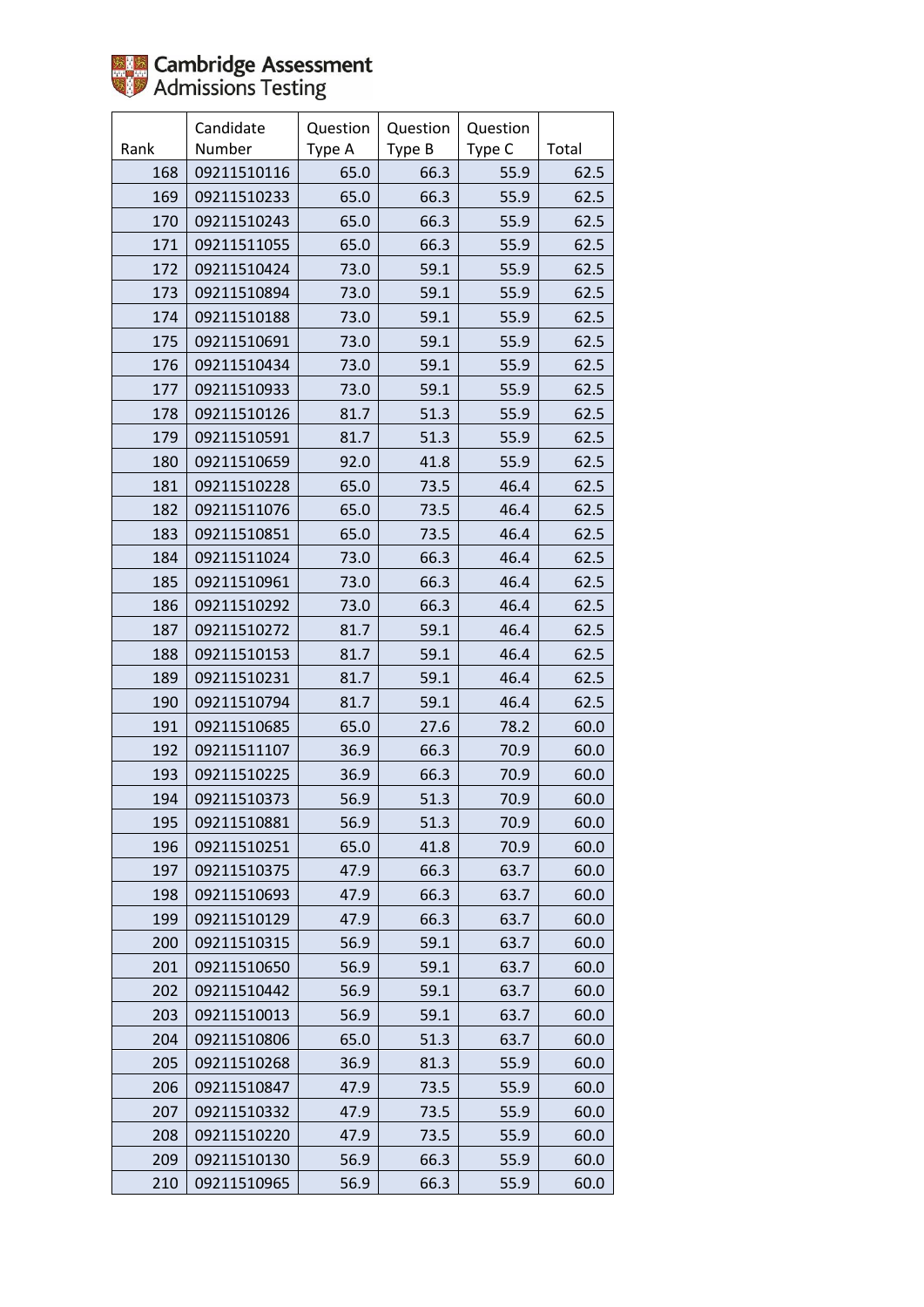

|      | Candidate   | Question | Question | Question |       |
|------|-------------|----------|----------|----------|-------|
| Rank | Number      | Type A   | Type B   | Type C   | Total |
| 211  | 09211510789 | 56.9     | 66.3     | 55.9     | 60.0  |
| 212  | 09211510516 | 56.9     | 66.3     | 55.9     | 60.0  |
| 213  | 09211510088 | 56.9     | 66.3     | 55.9     | 60.0  |
| 214  | 09211510725 | 56.9     | 66.3     | 55.9     | 60.0  |
| 215  | 09211510357 | 65.0     | 59.1     | 55.9     | 60.0  |
| 216  | 09211510526 | 65.0     | 59.1     | 55.9     | 60.0  |
| 217  | 10211510019 | 65.0     | 59.1     | 55.9     | 60.0  |
| 218  | 09211510127 | 65.0     | 59.1     | 55.9     | 60.0  |
| 219  | 09211510403 | 65.0     | 59.1     | 55.9     | 60.0  |
| 220  | 09211510406 | 65.0     | 59.1     | 55.9     | 60.0  |
| 221  | 09211510390 | 65.0     | 59.1     | 55.9     | 60.0  |
| 222  | 09211580391 | 65.0     | 59.1     | 55.9     | 60.0  |
| 223  | 09211511083 | 65.0     | 59.1     | 55.9     | 60.0  |
| 224  | 09211510519 | 73.0     | 51.3     | 55.9     | 60.0  |
| 225  | 09211510552 | 73.0     | 51.3     | 55.9     | 60.0  |
| 226  | 09211510103 | 81.7     | 41.8     | 55.9     | 60.0  |
| 227  | 09211510138 | 47.9     | 81.3     | 46.4     | 60.0  |
| 228  | 09211510748 | 56.9     | 73.5     | 46.4     | 60.0  |
| 229  | 09211511106 | 56.9     | 73.5     | 46.4     | 60.0  |
| 230  | 09211580066 | 65.0     | 66.3     | 46.4     | 60.0  |
| 231  | 09211510927 | 65.0     | 66.3     | 46.4     | 60.0  |
| 232  | 09211510613 | 65.0     | 66.3     | 46.4     | 60.0  |
| 233  | 09211510163 | 65.0     | 66.3     | 46.4     | 60.0  |
| 234  | 09211510203 | 65.0     | 66.3     | 46.4     | 60.0  |
| 235  | 09211510839 | 65.0     | 66.3     | 46.4     | 60.0  |
| 236  | 09211511036 | 73.0     | 59.1     | 46.4     | 60.0  |
| 237  | 09211510653 | 73.0     | 59.1     | 46.4     | 60.0  |
| 238  | 09211510486 | 73.0     | 59.1     | 46.4     | 60.0  |
| 239  | 09211510001 | 73.0     | 59.1     | 46.4     | 60.0  |
| 240  | 09211510913 | 73.0     | 59.1     | 46.4     | 60.0  |
| 241  | 09211511010 | 73.0     | 59.1     | 46.4     | 60.0  |
| 242  | 09211510244 | 65.0     | 73.5     | 32.2     | 60.0  |
| 243  | 09211510763 | 73.0     | 66.3     | 32.2     | 60.0  |
| 244  | 09211510869 | 73.0     | 66.3     | 32.2     | 60.0  |
| 245  | 09211511085 | 65.0     | 81.3     | 0.0      | 60.0  |
| 246  | 09211510988 | 0.0      | 59.1     | 86.2     | 57.3  |
| 247  | 09211510123 | 0.0      | 66.3     | 78.2     | 57.3  |
| 248  | 09211510246 | 47.9     | 41.8     | 78.2     | 57.3  |
| 249  | 09211510039 | 47.9     | 51.3     | 70.9     | 57.3  |
| 250  | 09211510266 | 47.9     | 51.3     | 70.9     | 57.3  |
| 251  | 09211510841 | 47.9     | 51.3     | 70.9     | 57.3  |
| 252  | 09211510991 | 56.9     | 41.8     | 70.9     | 57.3  |
| 253  | 09211510256 | 56.9     | 41.8     | 70.9     | 57.3  |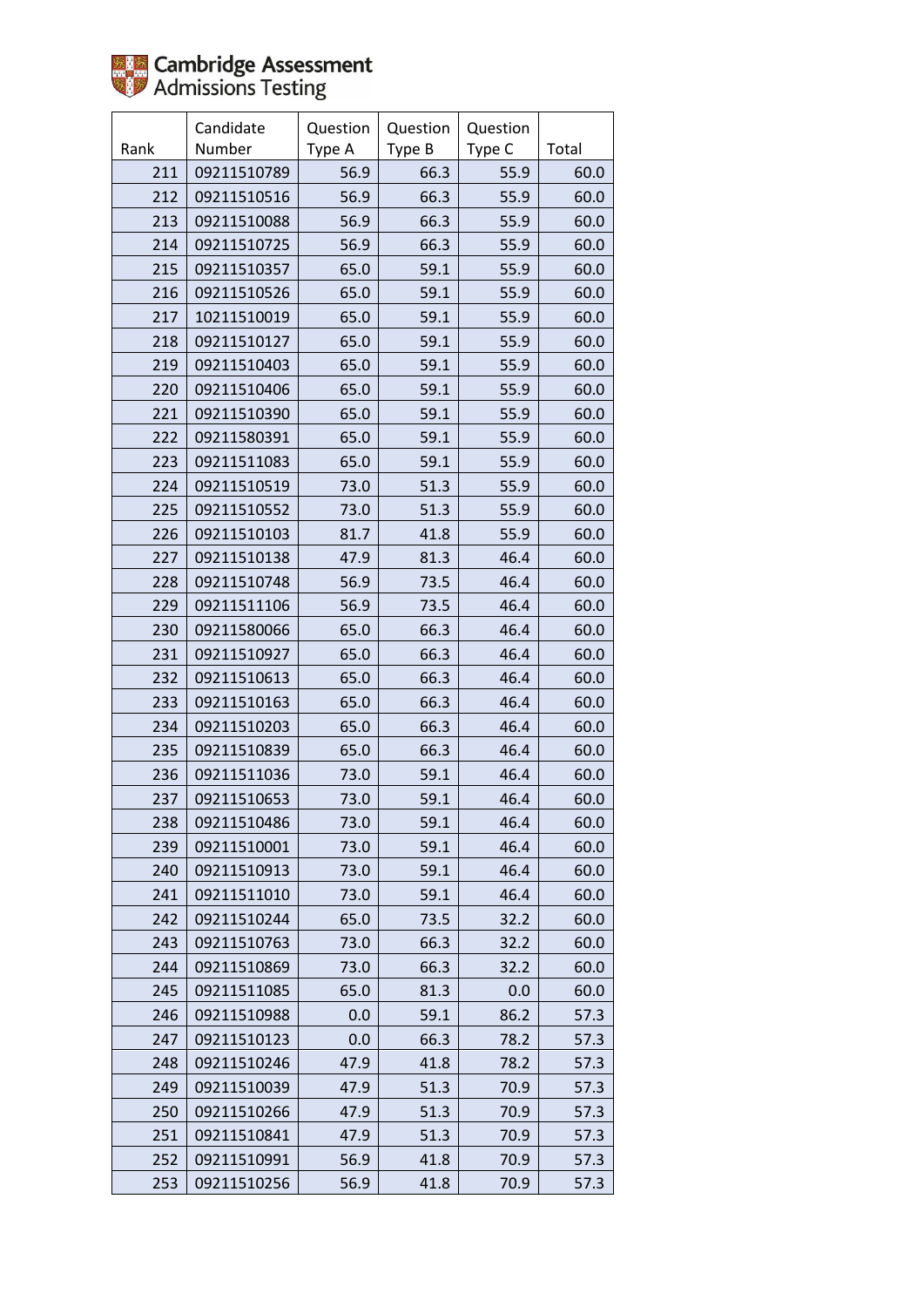

|      | Candidate   | Question | Question | Question |       |
|------|-------------|----------|----------|----------|-------|
| Rank | Number      | Type A   | Type B   | Type C   | Total |
| 254  | 09211510876 | 56.9     | 41.8     | 70.9     | 57.3  |
| 255  | 09211510939 | 65.0     | 27.6     | 70.9     | 57.3  |
| 256  | 09211510300 | 47.9     | 59.1     | 63.7     | 57.3  |
| 257  | 09211510152 | 47.9     | 59.1     | 63.7     | 57.3  |
| 258  | 09211510283 | 47.9     | 59.1     | 63.7     | 57.3  |
| 259  | 09211510557 | 47.9     | 59.1     | 63.7     | 57.3  |
| 260  | 09211510549 | 47.9     | 59.1     | 63.7     | 57.3  |
| 261  | 09211510819 | 47.9     | 59.1     | 63.7     | 57.3  |
| 262  | 09211510570 | 47.9     | 59.1     | 63.7     | 57.3  |
| 263  | 09211510457 | 56.9     | 51.3     | 63.7     | 57.3  |
| 264  | 09211511089 | 56.9     | 51.3     | 63.7     | 57.3  |
| 265  | 09211510633 | 56.9     | 51.3     | 63.7     | 57.3  |
| 266  | 09211510241 | 65.0     | 41.8     | 63.7     | 57.3  |
| 267  | 09211510550 | 36.9     | 73.5     | 55.9     | 57.3  |
| 268  | 09211510317 | 36.9     | 73.5     | 55.9     | 57.3  |
| 269  | 09211510023 | 47.9     | 66.3     | 55.9     | 57.3  |
| 270  | 09211510154 | 47.9     | 66.3     | 55.9     | 57.3  |
| 271  | 09211510559 | 47.9     | 66.3     | 55.9     | 57.3  |
| 272  | 09211510887 | 47.9     | 66.3     | 55.9     | 57.3  |
| 273  | 09211510061 | 47.9     | 66.3     | 55.9     | 57.3  |
| 274  | 09211511071 | 47.9     | 66.3     | 55.9     | 57.3  |
| 275  | 09211510264 | 56.9     | 59.1     | 55.9     | 57.3  |
| 276  | 09211580331 | 56.9     | 59.1     | 55.9     | 57.3  |
| 277  | 09211511074 | 56.9     | 59.1     | 55.9     | 57.3  |
| 278  | 09211511121 | 56.9     | 59.1     | 55.9     | 57.3  |
| 279  | 09211510750 | 56.9     | 59.1     | 55.9     | 57.3  |
| 280  | 09211511105 | 56.9     | 59.1     | 55.9     | 57.3  |
| 281  | 09211510121 | 56.9     | 59.1     | 55.9     | 57.3  |
| 282  | 09211510856 | 65.0     | 51.3     | 55.9     | 57.3  |
| 283  | 09211510098 | 65.0     | 51.3     | 55.9     | 57.3  |
| 284  | 09211510711 | 65.0     | 51.3     | 55.9     | 57.3  |
| 285  | 09211510636 | 73.0     | 41.8     | 55.9     | 57.3  |
| 286  | 09211510151 | 81.7     | 27.6     | 55.9     | 57.3  |
| 287  | 09211510198 | 47.9     | 73.5     | 46.4     | 57.3  |
| 288  | 09211510870 | 47.9     | 73.5     | 46.4     | 57.3  |
| 289  | 09211510333 | 56.9     | 66.3     | 46.4     | 57.3  |
| 290  | 09211510646 | 56.9     | 66.3     | 46.4     | 57.3  |
| 291  | 09211510527 | 56.9     | 66.3     | 46.4     | 57.3  |
| 292  | 09211510688 | 65.0     | 59.1     | 46.4     | 57.3  |
| 293  | 09211510162 | 65.0     | 59.1     | 46.4     | 57.3  |
| 294  | 09211580456 | 65.0     | 59.1     | 46.4     | 57.3  |
| 295  | 09211510467 | 65.0     | 59.1     | 46.4     | 57.3  |
| 296  | 09211510070 | 65.0     | 59.1     | 46.4     | 57.3  |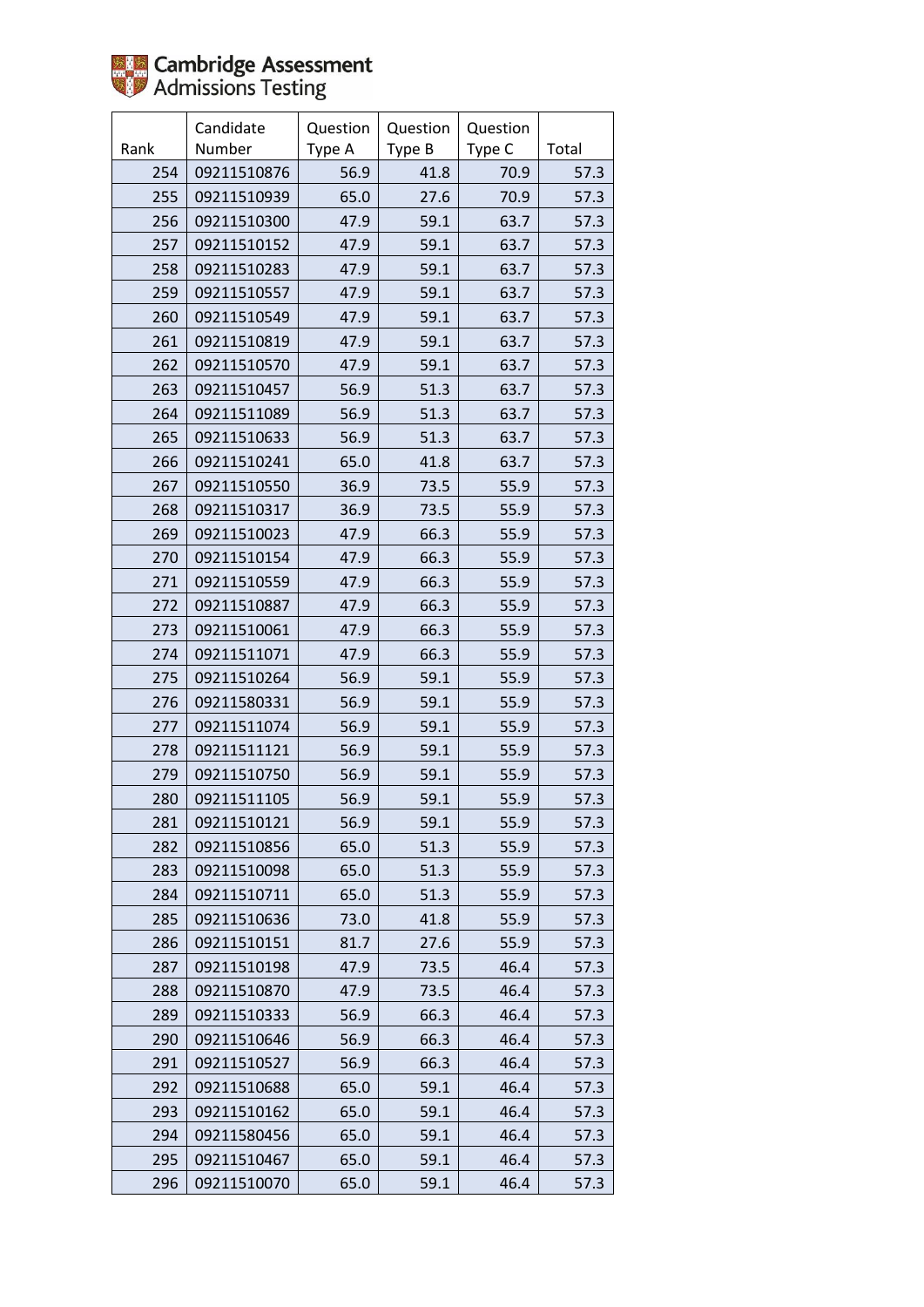

|      | Candidate   | Question | Question | Question |       |
|------|-------------|----------|----------|----------|-------|
| Rank | Number      | Type A   | Type B   | Type C   | Total |
| 297  | 09211510507 | 73.0     | 51.3     | 46.4     | 57.3  |
| 298  | 09211510463 | 73.0     | 51.3     | 46.4     | 57.3  |
| 299  | 09211510351 | 73.0     | 51.3     | 46.4     | 57.3  |
| 300  | 09211510800 | 73.0     | 51.3     | 46.4     | 57.3  |
| 301  | 09211510436 | 47.9     | 81.3     | 32.2     | 57.3  |
| 302  | 09211510078 | 65.0     | 66.3     | 32.2     | 57.3  |
| 303  | 09211510487 | 65.0     | 66.3     | 32.2     | 57.3  |
| 304  | 09211510212 | 65.0     | 66.3     | 32.2     | 57.3  |
| 305  | 09211510958 | 65.0     | 66.3     | 32.2     | 57.3  |
| 306  | 09211510947 | 65.0     | 66.3     | 32.2     | 57.3  |
| 307  | 09211510223 | 73.0     | 59.1     | 32.2     | 57.3  |
| 308  | 09211510895 | 73.0     | 59.1     | 32.2     | 57.3  |
| 309  | 09211510045 | 73.0     | 59.1     | 32.2     | 57.3  |
| 310  | 09211510867 | 73.0     | 59.1     | 32.2     | 57.3  |
| 311  | 09211510917 | 73.0     | 59.1     | 32.2     | 57.3  |
| 312  | 09211510416 | 81.7     | 51.3     | 32.2     | 57.3  |
| 313  | 09211510319 | 81.7     | 51.3     | 32.2     | 57.3  |
| 314  | 09211511099 | 81.7     | 51.3     | 32.2     | 57.3  |
| 315  | 09211510824 | 0.0      | 41.8     | 95.8     | 54.6  |
| 316  | 09211511002 | 20.7     | 59.1     | 70.9     | 54.6  |
| 317  | 09211511016 | 20.7     | 59.1     | 70.9     | 54.6  |
| 318  | 09211510330 | 36.9     | 51.3     | 70.9     | 54.6  |
| 319  | 09211510479 | 36.9     | 51.3     | 70.9     | 54.6  |
| 320  | 09211511103 | 47.9     | 41.8     | 70.9     | 54.6  |
| 321  | 09211510539 | 47.9     | 41.8     | 70.9     | 54.6  |
| 322  | 09211510938 | 56.9     | 27.6     | 70.9     | 54.6  |
| 323  | 09211510482 | 20.7     | 66.3     | 63.7     | 54.6  |
| 324  | 09211510548 | 36.9     | 59.1     | 63.7     | 54.6  |
| 325  | 09211510818 | 36.9     | 59.1     | 63.7     | 54.6  |
| 326  | 09211510903 | 36.9     | 59.1     | 63.7     | 54.6  |
| 327  | 09211510982 | 36.9     | 59.1     | 63.7     | 54.6  |
| 328  | 09211511086 | 36.9     | 59.1     | 63.7     | 54.6  |
| 329  | 09211580273 | 47.9     | 51.3     | 63.7     | 54.6  |
| 330  | 09211510253 | 47.9     | 51.3     | 63.7     | 54.6  |
| 331  | 09211510657 | 47.9     | 51.3     | 63.7     | 54.6  |
| 332  | 09211510020 | 47.9     | 51.3     | 63.7     | 54.6  |
| 333  | 09211510134 | 47.9     | 51.3     | 63.7     | 54.6  |
| 334  | 09211510617 | 56.9     | 41.8     | 63.7     | 54.6  |
| 335  | 09211510829 | 56.9     | 41.8     | 63.7     | 54.6  |
| 336  | 09211510038 | 56.9     | 41.8     | 63.7     | 54.6  |
| 337  | 09211510298 | 36.9     | 66.3     | 55.9     | 54.6  |
| 338  | 09211510149 | 36.9     | 66.3     | 55.9     | 54.6  |
| 339  | 09211510595 | 36.9     | 66.3     | 55.9     | 54.6  |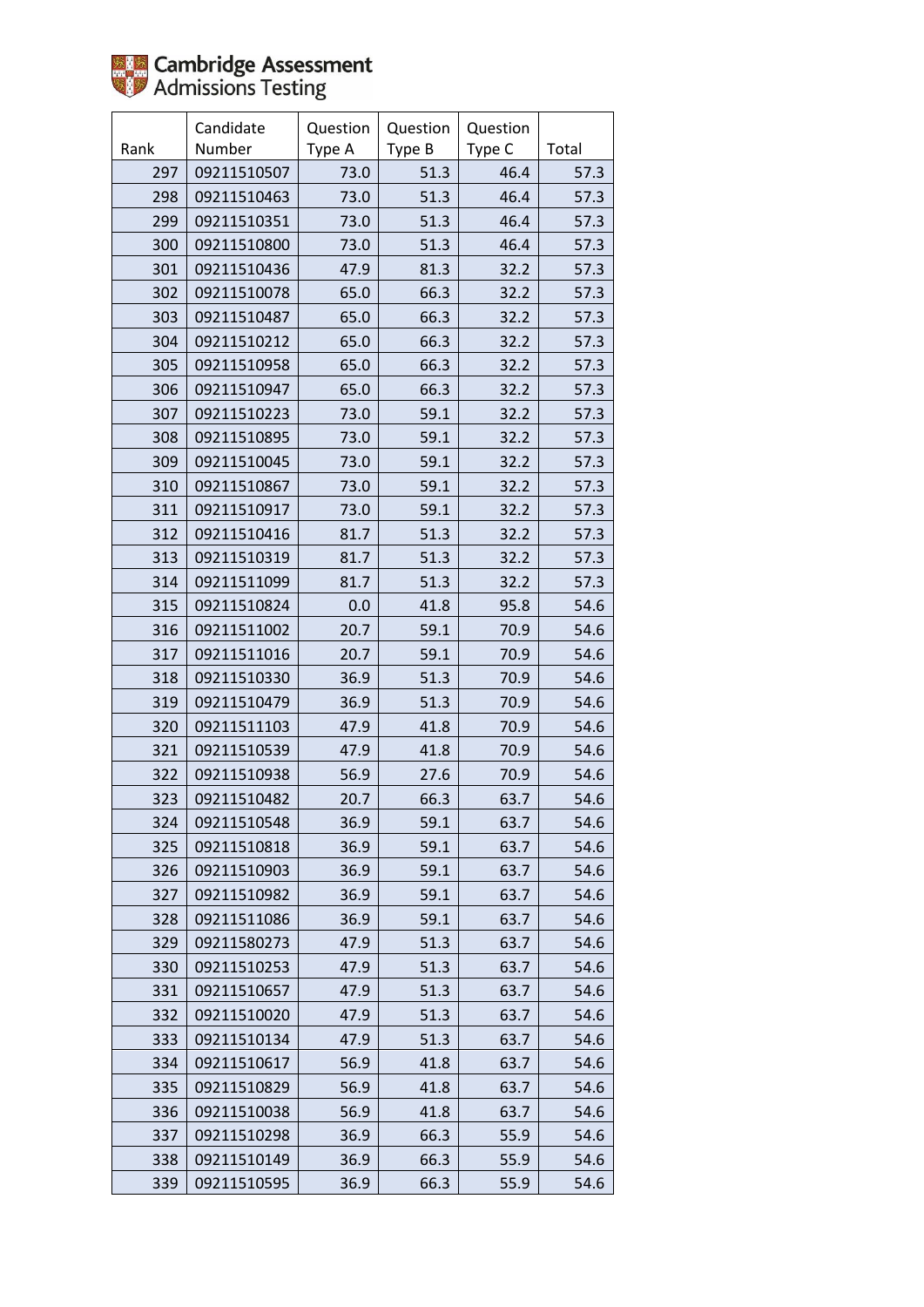

|      | Candidate   | Question | Question | Question |       |
|------|-------------|----------|----------|----------|-------|
| Rank | Number      | Type A   | Type B   | Type C   | Total |
| 340  | 09211510161 | 47.9     | 59.1     | 55.9     | 54.6  |
| 341  | 09211510580 | 47.9     | 59.1     | 55.9     | 54.6  |
| 342  | 09211510753 | 47.9     | 59.1     | 55.9     | 54.6  |
| 343  | 09211510621 | 47.9     | 59.1     | 55.9     | 54.6  |
| 344  | 09211511096 | 47.9     | 59.1     | 55.9     | 54.6  |
| 345  | 09211510610 | 56.9     | 51.3     | 55.9     | 54.6  |
| 346  | 09211510508 | 56.9     | 51.3     | 55.9     | 54.6  |
| 347  | 09211510289 | 56.9     | 51.3     | 55.9     | 54.6  |
| 348  | 09211510297 | 56.9     | 51.3     | 55.9     | 54.6  |
| 349  | 09211511015 | 56.9     | 51.3     | 55.9     | 54.6  |
| 350  | 09211510757 | 56.9     | 51.3     | 55.9     | 54.6  |
| 351  | 09211510489 | 56.9     | 51.3     | 55.9     | 54.6  |
| 352  | 09211510891 | 56.9     | 51.3     | 55.9     | 54.6  |
| 353  | 09211510904 | 56.9     | 51.3     | 55.9     | 54.6  |
| 354  | 09211510464 | 56.9     | 51.3     | 55.9     | 54.6  |
| 355  | 09211511102 | 56.9     | 51.3     | 55.9     | 54.6  |
| 356  | 09211510182 | 56.9     | 51.3     | 55.9     | 54.6  |
| 357  | 09211510592 | 56.9     | 51.3     | 55.9     | 54.6  |
| 358  | 09211511019 | 65.0     | 41.8     | 55.9     | 54.6  |
| 359  | 09211510291 | 65.0     | 41.8     | 55.9     | 54.6  |
| 360  | 09211510466 | 65.0     | 41.8     | 55.9     | 54.6  |
| 361  | 09211510132 | 65.0     | 41.8     | 55.9     | 54.6  |
| 362  | 09211510960 | 65.0     | 41.8     | 55.9     | 54.6  |
| 363  | 09211510906 | 47.9     | 66.3     | 46.4     | 54.6  |
| 364  | 09211510605 | 47.9     | 66.3     | 46.4     | 54.6  |
| 365  | 09211510973 | 47.9     | 66.3     | 46.4     | 54.6  |
| 366  | 09211510922 | 56.9     | 59.1     | 46.4     | 54.6  |
| 367  | 09211510814 | 56.9     | 59.1     | 46.4     | 54.6  |
| 368  | 09211510992 | 56.9     | 59.1     | 46.4     | 54.6  |
| 369  | 09211510196 | 56.9     | 59.1     | 46.4     | 54.6  |
| 370  | 09211510122 | 56.9     | 59.1     | 46.4     | 54.6  |
| 371  | 09211510366 | 65.0     | 51.3     | 46.4     | 54.6  |
| 372  | 09211510146 | 65.0     | 51.3     | 46.4     | 54.6  |
| 373  | 09211510299 | 65.0     | 51.3     | 46.4     | 54.6  |
| 374  | 09211510541 | 65.0     | 51.3     | 46.4     | 54.6  |
| 375  | 09211510498 | 65.0     | 51.3     | 46.4     | 54.6  |
| 376  | 09211510569 | 65.0     | 51.3     | 46.4     | 54.6  |
| 377  | 09211510793 | 65.0     | 51.3     | 46.4     | 54.6  |
| 378  | 09211510619 | 73.0     | 41.8     | 46.4     | 54.6  |
| 379  | 09211510857 | 73.0     | 41.8     | 46.4     | 54.6  |
| 380  | 09211510142 | 81.7     | 27.6     | 46.4     | 54.6  |
| 381  | 09211510095 | 56.9     | 66.3     | 32.2     | 54.6  |
| 382  | 09211510637 | 65.0     | 59.1     | 32.2     | 54.6  |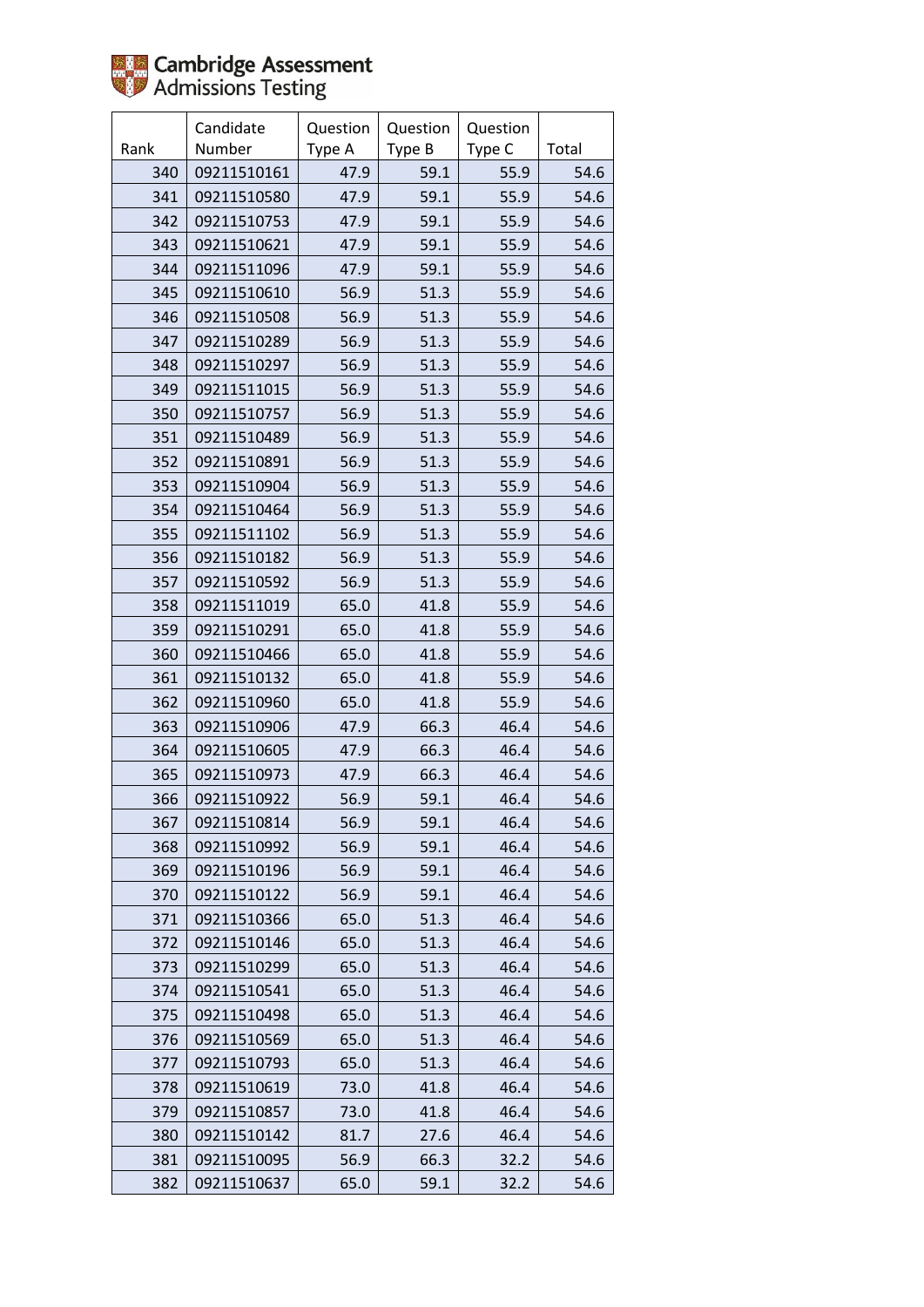|      | Candidate   | Question | Question | Question |       |
|------|-------------|----------|----------|----------|-------|
| Rank | Number      | Type A   | Type B   | Type C   | Total |
| 383  | 09211510155 | 65.0     | 59.1     | 32.2     | 54.6  |
| 384  | 09211580449 | 65.0     | 59.1     | 32.2     | 54.6  |
| 385  | 09211510192 | 65.0     | 59.1     | 32.2     | 54.6  |
| 386  | 09211510167 | 65.0     | 59.1     | 32.2     | 54.6  |
| 387  | 09211510478 | 73.0     | 51.3     | 32.2     | 54.6  |
| 388  | 09211510090 | 73.0     | 51.3     | 32.2     | 54.6  |
| 389  | 09211510811 | 73.0     | 51.3     | 32.2     | 54.6  |
| 390  | 09211510472 | 81.7     | 41.8     | 32.2     | 54.6  |
| 391  | 09211510888 | 56.9     | 73.5     | 0.0      | 54.6  |
| 392  | 09211510183 | 65.0     | 66.3     | 0.0      | 54.6  |
| 393  | 09211510205 | 73.0     | 59.1     | 0.0      | 54.6  |
| 394  | 09211510553 | 73.0     | 59.1     | 0.0      | 54.6  |
| 395  | 08211511449 | 66.5     | 53.3     | 30.9     | 52.7  |
| 396  | 09211580131 | 36.9     | 27.6     | 78.2     | 51.7  |
| 397  | 09211510571 | 0.0      | 59.1     | 70.9     | 51.7  |
| 398  | 09211510687 | 36.9     | 41.8     | 70.9     | 51.7  |
| 399  | 09211510341 | 36.9     | 41.8     | 70.9     | 51.7  |
| 400  | 09211510430 | 36.9     | 51.3     | 63.7     | 51.7  |
| 401  | 09211510769 | 36.9     | 51.3     | 63.7     | 51.7  |
| 402  | 09211510790 | 36.9     | 51.3     | 63.7     | 51.7  |
| 403  | 09211510186 | 36.9     | 51.3     | 63.7     | 51.7  |
| 404  | 09211510277 | 47.9     | 41.8     | 63.7     | 51.7  |
| 405  | 09211511087 | 47.9     | 41.8     | 63.7     | 51.7  |
| 406  | 09211510168 | 47.9     | 41.8     | 63.7     | 51.7  |
| 407  | 09211510493 | 56.9     | 27.6     | 63.7     | 51.7  |
| 408  | 09211510609 | 56.9     | 27.6     | 63.7     | 51.7  |
| 409  | 09211510041 | 65.0     | 0.0      | 63.7     | 51.7  |
| 410  | 09211510304 | 65.0     | 0.0      | 63.7     | 51.7  |
| 411  | 09211510645 | 36.9     | 59.1     | 55.9     | 51.7  |
| 412  | 09211510902 | 36.9     | 59.1     | 55.9     | 51.7  |
| 413  | 09211510313 | 36.9     | 59.1     | 55.9     | 51.7  |
| 414  | 09211510104 | 36.9     | 59.1     | 55.9     | 51.7  |
| 415  | 09211510815 | 36.9     | 59.1     | 55.9     | 51.7  |
| 416  | 09211510422 | 36.9     | 59.1     | 55.9     | 51.7  |
| 417  | 09211511053 | 36.9     | 59.1     | 55.9     | 51.7  |
| 418  | 09211510801 | 36.9     | 59.1     | 55.9     | 51.7  |
| 419  | 09211510461 | 36.9     | 59.1     | 55.9     | 51.7  |
| 420  | 09211510956 | 36.9     | 59.1     | 55.9     | 51.7  |
| 421  | 09211510749 | 47.9     | 51.3     | 55.9     | 51.7  |
| 422  | 09211510692 | 47.9     | 51.3     | 55.9     | 51.7  |
| 423  | 09211510051 | 47.9     | 51.3     | 55.9     | 51.7  |
| 424  | 09211510764 | 47.9     | 51.3     | 55.9     | 51.7  |
| 425  | 09211510931 | 47.9     | 51.3     | 55.9     | 51.7  |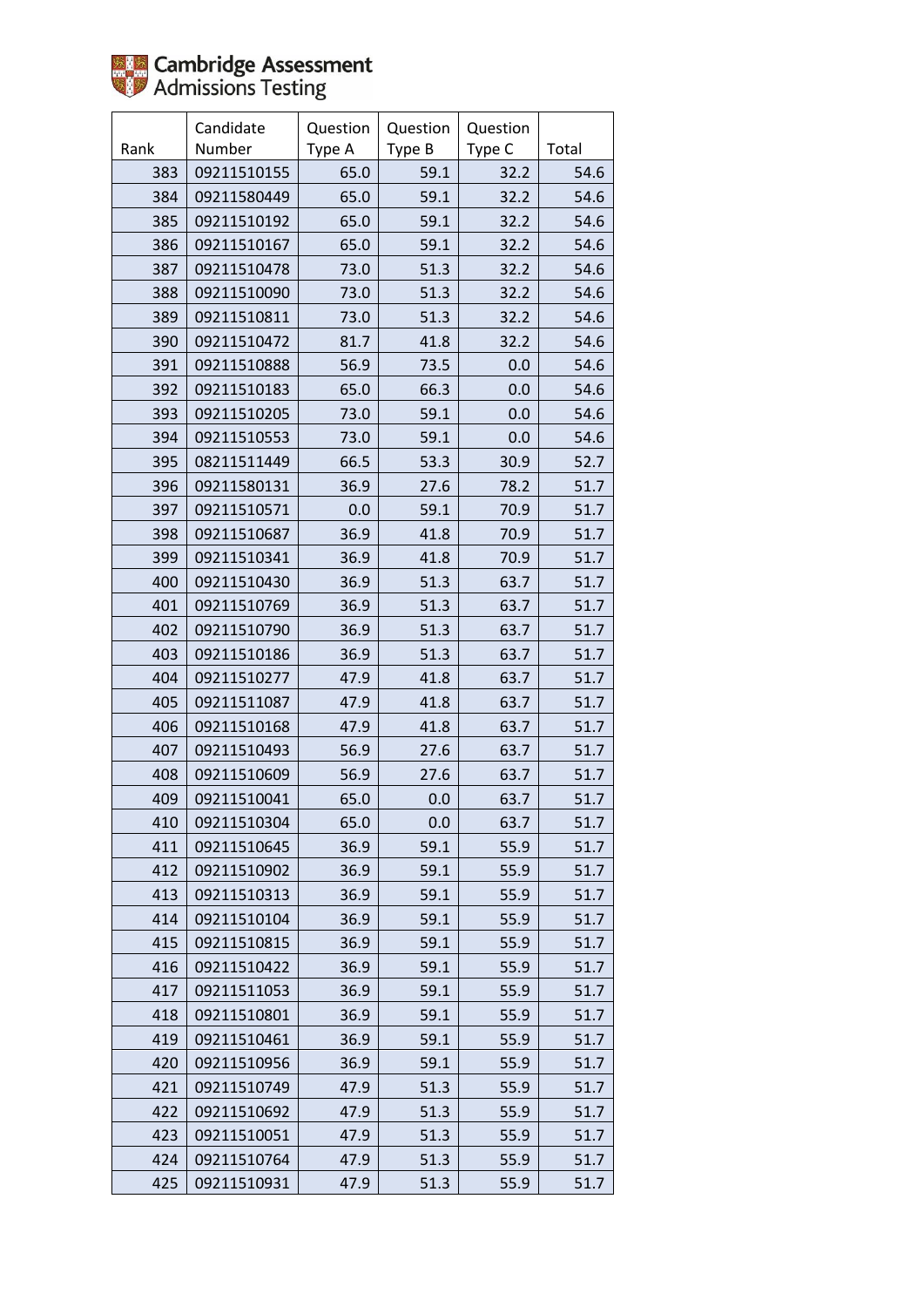

|      | Candidate   | Question | Question | Question |       |
|------|-------------|----------|----------|----------|-------|
| Rank | Number      | Type A   | Type B   | Type C   | Total |
| 426  | 09211511110 | 47.9     | 51.3     | 55.9     | 51.7  |
| 427  | 09211510879 | 47.9     | 51.3     | 55.9     | 51.7  |
| 428  | 09211511000 | 47.9     | 51.3     | 55.9     | 51.7  |
| 429  | 09211510426 | 47.9     | 51.3     | 55.9     | 51.7  |
| 430  | 09211511122 | 47.9     | 51.3     | 55.9     | 51.7  |
| 431  | 09211510535 | 47.9     | 51.3     | 55.9     | 51.7  |
| 432  | 09211510719 | 56.9     | 41.8     | 55.9     | 51.7  |
| 433  | 09211510724 | 56.9     | 41.8     | 55.9     | 51.7  |
| 434  | 09211510736 | 56.9     | 41.8     | 55.9     | 51.7  |
| 435  | 09211510031 | 56.9     | 41.8     | 55.9     | 51.7  |
| 436  | 09211510678 | 56.9     | 41.8     | 55.9     | 51.7  |
| 437  | 09211510263 | 56.9     | 41.8     | 55.9     | 51.7  |
| 438  | 09211510113 | 56.9     | 41.8     | 55.9     | 51.7  |
| 439  | 09211510744 | 56.9     | 41.8     | 55.9     | 51.7  |
| 440  | 09211510985 | 56.9     | 41.8     | 55.9     | 51.7  |
| 441  | 09211510934 | 56.9     | 41.8     | 55.9     | 51.7  |
| 442  | 09211510978 | 56.9     | 41.8     | 55.9     | 51.7  |
| 443  | 09211511037 | 65.0     | 27.6     | 55.9     | 51.7  |
| 444  | 09211510214 | 73.0     | 0.0      | 55.9     | 51.7  |
| 445  | 09211511023 | 36.9     | 66.3     | 46.4     | 51.7  |
| 446  | 09211510445 | 36.9     | 66.3     | 46.4     | 51.7  |
| 447  | 09211510707 | 36.9     | 66.3     | 46.4     | 51.7  |
| 448  | 09211510238 | 36.9     | 66.3     | 46.4     | 51.7  |
| 449  | 09211510468 | 47.9     | 59.1     | 46.4     | 51.7  |
| 450  | 09211510144 | 47.9     | 59.1     | 46.4     | 51.7  |
| 451  | 09211510948 | 47.9     | 59.1     | 46.4     | 51.7  |
| 452  | 09211510229 | 47.9     | 59.1     | 46.4     | 51.7  |
| 453  | 09211510139 | 47.9     | 59.1     | 46.4     | 51.7  |
| 454  | 09211510448 | 47.9     | 59.1     | 46.4     | 51.7  |
| 455  | 09211510037 | 47.9     | 59.1     | 46.4     | 51.7  |
| 456  | 09211510520 | 47.9     | 59.1     | 46.4     | 51.7  |
| 457  | 09211510536 | 47.9     | 59.1     | 46.4     | 51.7  |
| 458  | 10211510303 | 47.9     | 59.1     | 46.4     | 51.7  |
| 459  | 09211511020 | 47.9     | 59.1     | 46.4     | 51.7  |
| 460  | 09211510197 | 56.9     | 51.3     | 46.4     | 51.7  |
| 461  | 09211510999 | 56.9     | 51.3     | 46.4     | 51.7  |
| 462  | 09211510792 | 56.9     | 51.3     | 46.4     | 51.7  |
| 463  | 09211510173 | 56.9     | 51.3     | 46.4     | 51.7  |
| 464  | 09211510092 | 56.9     | 51.3     | 46.4     | 51.7  |
| 465  | 09211510980 | 56.9     | 51.3     | 46.4     | 51.7  |
| 466  | 09211510327 | 56.9     | 51.3     | 46.4     | 51.7  |
| 467  | 09211510672 | 56.9     | 51.3     | 46.4     | 51.7  |
| 468  | 09211510941 | 56.9     | 51.3     | 46.4     | 51.7  |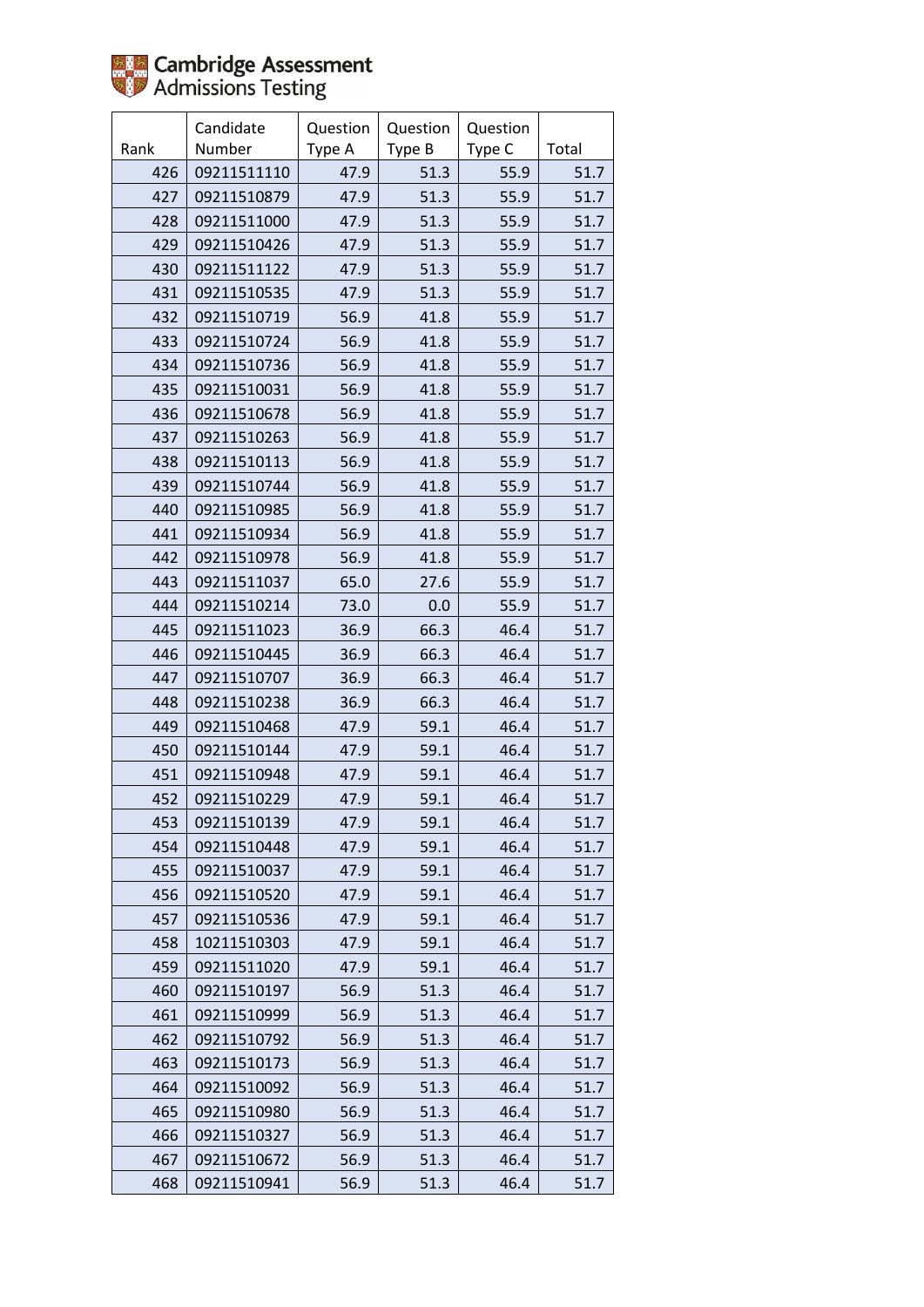|      | Candidate   | Question | Question | Question |       |
|------|-------------|----------|----------|----------|-------|
| Rank | Number      | Type A   | Type B   | Type C   | Total |
| 469  | 09211510738 | 56.9     | 51.3     | 46.4     | 51.7  |
| 470  | 09211510893 | 56.9     | 51.3     | 46.4     | 51.7  |
| 471  | 09211510755 | 65.0     | 41.8     | 46.4     | 51.7  |
| 472  | 09211510376 | 65.0     | 41.8     | 46.4     | 51.7  |
| 473  | 09211510451 | 65.0     | 41.8     | 46.4     | 51.7  |
| 474  | 09211510274 | 65.0     | 41.8     | 46.4     | 51.7  |
| 475  | 09211510797 | 65.0     | 41.8     | 46.4     | 51.7  |
| 476  | 09211510914 | 47.9     | 66.3     | 32.2     | 51.7  |
| 477  | 09211510040 | 47.9     | 66.3     | 32.2     | 51.7  |
| 478  | 09211510160 | 47.9     | 66.3     | 32.2     | 51.7  |
| 479  | 09211510227 | 56.9     | 59.1     | 32.2     | 51.7  |
| 480  | 09211510513 | 56.9     | 59.1     | 32.2     | 51.7  |
| 481  | 09211510148 | 56.9     | 59.1     | 32.2     | 51.7  |
| 482  | 09211511056 | 56.9     | 59.1     | 32.2     | 51.7  |
| 483  | 09211510809 | 65.0     | 51.3     | 32.2     | 51.7  |
| 484  | 09211510862 | 65.0     | 51.3     | 32.2     | 51.7  |
| 485  | 09211510623 | 65.0     | 51.3     | 32.2     | 51.7  |
| 486  | 09211510859 | 65.0     | 51.3     | 32.2     | 51.7  |
| 487  | 09211510762 | 65.0     | 51.3     | 32.2     | 51.7  |
| 488  | 09211510496 | 65.0     | 51.3     | 32.2     | 51.7  |
| 489  | 09211510538 | 65.0     | 51.3     | 32.2     | 51.7  |
| 490  | 09211511108 | 65.0     | 51.3     | 32.2     | 51.7  |
| 491  | 09211511100 | 65.0     | 59.1     | 0.0      | 51.7  |
| 492  | 09211510950 | 65.0     | 59.1     | 0.0      | 51.7  |
| 493  | 09211510389 | 65.0     | 59.1     | 0.0      | 51.7  |
| 494  | 09211510989 | 73.0     | 51.3     | 0.0      | 51.7  |
| 495  | 09211510837 | 36.9     | 0.0      | 78.2     | 48.7  |
| 496  | 09211510047 | 20.7     | 41.8     | 70.9     | 48.7  |
| 497  | 09211511050 | 20.7     | 41.8     | 70.9     | 48.7  |
| 498  | 09211510057 | 47.9     | 0.0      | 70.9     | 48.7  |
| 499  | 09211510987 | 0.0      | 59.1     | 63.7     | 48.7  |
| 500  | 09211510525 | 20.7     | 51.3     | 63.7     | 48.7  |
| 501  | 09211510190 | 20.7     | 51.3     | 63.7     | 48.7  |
| 502  | 09211510036 | 20.7     | 51.3     | 63.7     | 48.7  |
| 503  | 09211510593 | 36.9     | 41.8     | 63.7     | 48.7  |
| 504  | 09211510651 | 36.9     | 41.8     | 63.7     | 48.7  |
| 505  | 09211511059 | 36.9     | 41.8     | 63.7     | 48.7  |
| 506  | 09211510865 | 36.9     | 41.8     | 63.7     | 48.7  |
| 507  | 09211510320 | 36.9     | 41.8     | 63.7     | 48.7  |
| 508  | 09211510955 | 36.9     | 41.8     | 63.7     | 48.7  |
| 509  | 09211510642 | 47.9     | 27.6     | 63.7     | 48.7  |
| 510  | 08211511215 | 47.9     | 27.6     | 63.7     | 48.7  |
| 511  | 09211510925 | 47.9     | 27.6     | 63.7     | 48.7  |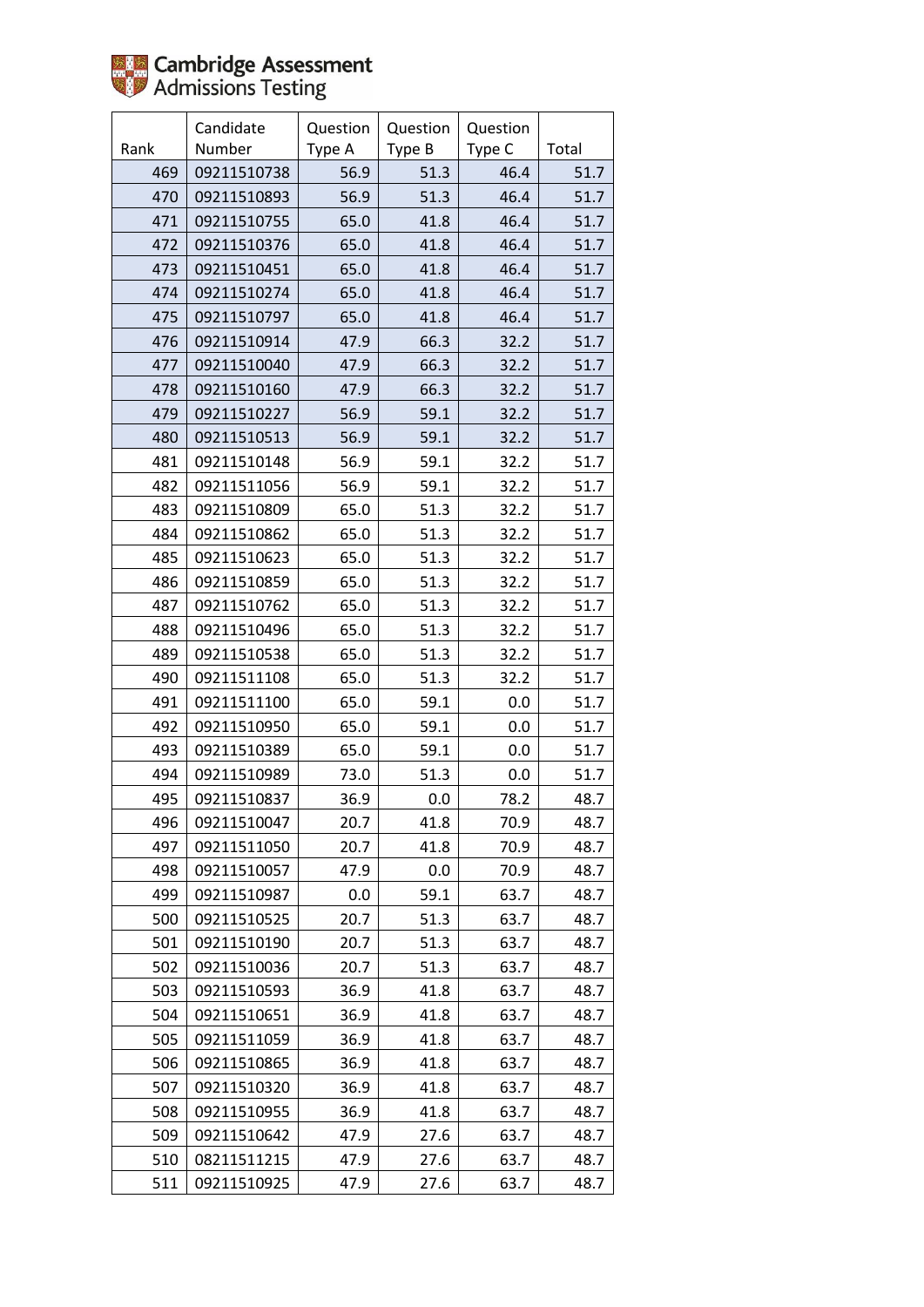|      | Candidate   | Question | Question | Question |       |
|------|-------------|----------|----------|----------|-------|
| Rank | Number      | Type A   | Type B   | Type C   | Total |
| 512  | 09211510936 | 47.9     | 27.6     | 63.7     | 48.7  |
| 513  | 09211510584 | 47.9     | 27.6     | 63.7     | 48.7  |
| 514  | 09211510703 | 20.7     | 59.1     | 55.9     | 48.7  |
| 515  | 09211510365 | 36.9     | 51.3     | 55.9     | 48.7  |
| 516  | 09211510564 | 36.9     | 51.3     | 55.9     | 48.7  |
| 517  | 09211510063 | 36.9     | 51.3     | 55.9     | 48.7  |
| 518  | 09211510656 | 36.9     | 51.3     | 55.9     | 48.7  |
| 519  | 09211510620 | 36.9     | 51.3     | 55.9     | 48.7  |
| 520  | 09211510503 | 36.9     | 51.3     | 55.9     | 48.7  |
| 521  | 09211510984 | 47.9     | 41.8     | 55.9     | 48.7  |
| 522  | 09211510949 | 47.9     | 41.8     | 55.9     | 48.7  |
| 523  | 09211510421 | 47.9     | 41.8     | 55.9     | 48.7  |
| 524  | 09211510326 | 47.9     | 41.8     | 55.9     | 48.7  |
| 525  | 09211510415 | 47.9     | 41.8     | 55.9     | 48.7  |
| 526  | 09211511097 | 47.9     | 41.8     | 55.9     | 48.7  |
| 527  | 09211510158 | 47.9     | 41.8     | 55.9     | 48.7  |
| 528  | 09211510607 | 47.9     | 41.8     | 55.9     | 48.7  |
| 529  | 09211510874 | 47.9     | 41.8     | 55.9     | 48.7  |
| 530  | 09211510752 | 47.9     | 41.8     | 55.9     | 48.7  |
| 531  | 09211511052 | 47.9     | 41.8     | 55.9     | 48.7  |
| 532  | 09211510399 | 47.9     | 41.8     | 55.9     | 48.7  |
| 533  | 09211510252 | 47.9     | 41.8     | 55.9     | 48.7  |
| 534  | 09211510369 | 47.9     | 41.8     | 55.9     | 48.7  |
| 535  | 09211510923 | 47.9     | 41.8     | 55.9     | 48.7  |
| 536  | 09211510293 | 47.9     | 41.8     | 55.9     | 48.7  |
| 537  | 09211580418 | 56.9     | 27.6     | 55.9     | 48.7  |
| 538  | 09211510972 | 56.9     | 27.6     | 55.9     | 48.7  |
| 539  | 09211510014 | 56.9     | 27.6     | 55.9     | 48.7  |
| 540  | 09211510201 | 56.9     | 27.6     | 55.9     | 48.7  |
| 541  | 09211510771 | 56.9     | 27.6     | 55.9     | 48.7  |
| 542  | 09211510432 | 56.9     | 27.6     | 55.9     | 48.7  |
| 543  | 09211510340 | 56.9     | 27.6     | 55.9     | 48.7  |
| 544  | 09211580179 | 36.9     | 59.1     | 46.4     | 48.7  |
| 545  | 09211511021 | 36.9     | 59.1     | 46.4     | 48.7  |
| 546  | 09211510081 | 36.9     | 59.1     | 46.4     | 48.7  |
| 547  | 09211510141 | 36.9     | 59.1     | 46.4     | 48.7  |
| 548  | 09211510184 | 47.9     | 51.3     | 46.4     | 48.7  |
| 549  | 09211510953 | 47.9     | 51.3     | 46.4     | 48.7  |
| 550  | 09211510267 | 47.9     | 51.3     | 46.4     | 48.7  |
| 551  | 09211510260 | 47.9     | 51.3     | 46.4     | 48.7  |
| 552  | 09211511042 | 47.9     | 51.3     | 46.4     | 48.7  |
| 553  | 09211510702 | 47.9     | 51.3     | 46.4     | 48.7  |
| 554  | 09211510877 | 47.9     | 51.3     | 46.4     | 48.7  |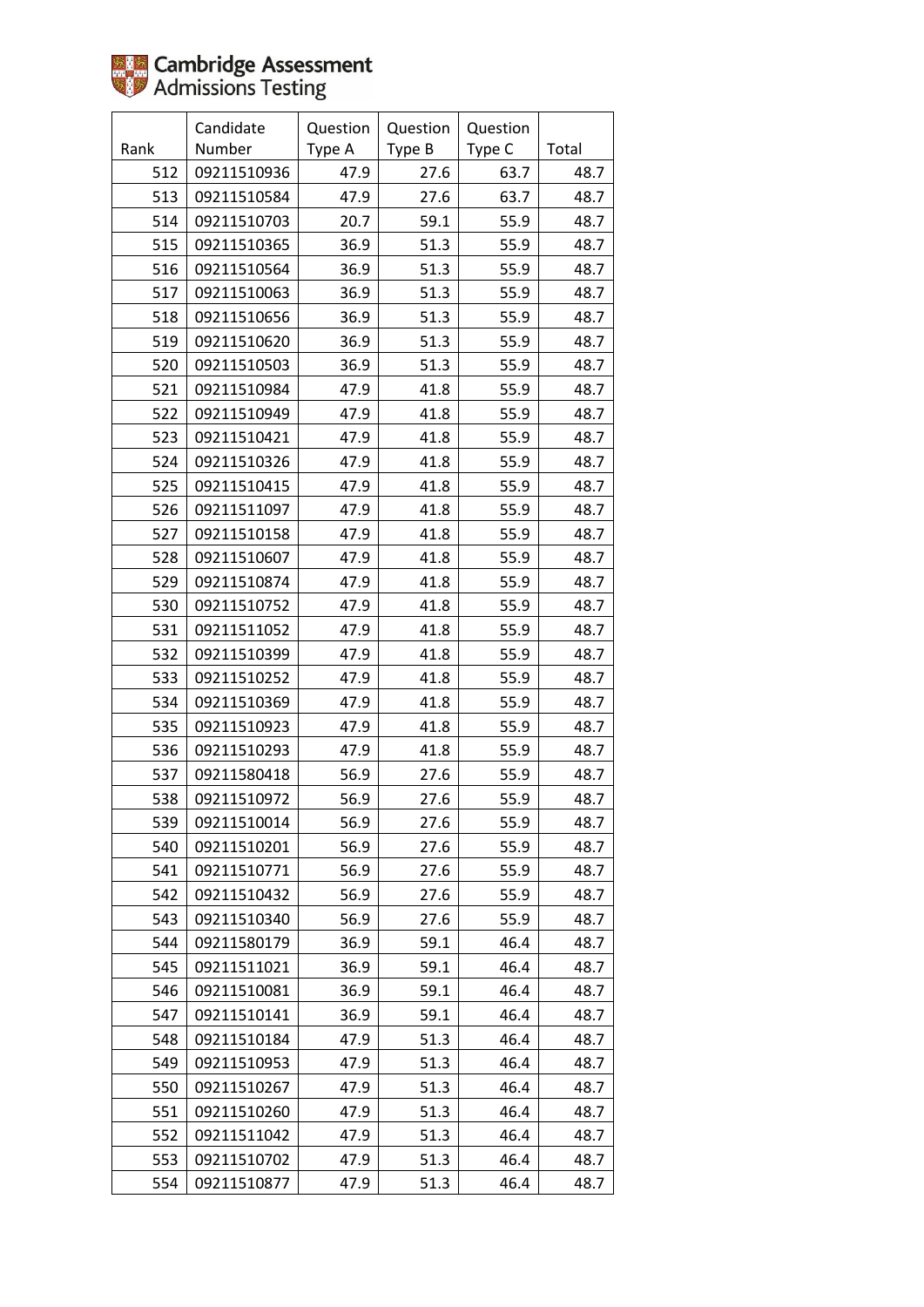|      | Candidate   | Question | Question | Question |       |
|------|-------------|----------|----------|----------|-------|
| Rank | Number      | Type A   | Type B   | Type C   | Total |
| 555  | 09211510967 | 47.9     | 51.3     | 46.4     | 48.7  |
| 556  | 09211510710 | 47.9     | 51.3     | 46.4     | 48.7  |
| 557  | 09211510827 | 47.9     | 51.3     | 46.4     | 48.7  |
| 558  | 09211510892 | 56.9     | 41.8     | 46.4     | 48.7  |
| 559  | 09211510699 | 56.9     | 41.8     | 46.4     | 48.7  |
| 560  | 09211510655 | 56.9     | 41.8     | 46.4     | 48.7  |
| 561  | 09211510882 | 56.9     | 41.8     | 46.4     | 48.7  |
| 562  | 09211510842 | 56.9     | 41.8     | 46.4     | 48.7  |
| 563  | 09211510339 | 56.9     | 41.8     | 46.4     | 48.7  |
| 564  | 09211510427 | 56.9     | 41.8     | 46.4     | 48.7  |
| 565  | 09211510908 | 56.9     | 41.8     | 46.4     | 48.7  |
| 566  | 09211510435 | 56.9     | 41.8     | 46.4     | 48.7  |
| 567  | 09211511095 | 56.9     | 41.8     | 46.4     | 48.7  |
| 568  | 09211580086 | 65.0     | 27.6     | 46.4     | 48.7  |
| 569  | 09211510475 | 65.0     | 27.6     | 46.4     | 48.7  |
| 570  | 09211510374 | 65.0     | 27.6     | 46.4     | 48.7  |
| 571  | 09211510059 | 65.0     | 27.6     | 46.4     | 48.7  |
| 572  | 09211510224 | 65.0     | 27.6     | 46.4     | 48.7  |
| 573  | 09211510200 | 36.9     | 66.3     | 32.2     | 48.7  |
| 574  | 09211511028 | 36.9     | 66.3     | 32.2     | 48.7  |
| 575  | 09211510581 | 36.9     | 66.3     | 32.2     | 48.7  |
| 576  | 09211510091 | 36.9     | 66.3     | 32.2     | 48.7  |
| 577  | 09211510062 | 47.9     | 59.1     | 32.2     | 48.7  |
| 578  | 09211511068 | 47.9     | 59.1     | 32.2     | 48.7  |
| 579  | 09211510308 | 47.9     | 59.1     | 32.2     | 48.7  |
| 580  | 09211510600 | 47.9     | 59.1     | 32.2     | 48.7  |
| 581  | 09211510106 | 47.9     | 59.1     | 32.2     | 48.7  |
| 582  | 09211510598 | 47.9     | 59.1     | 32.2     | 48.7  |
| 583  | 09211510075 | 47.9     | 59.1     | 32.2     | 48.7  |
| 584  | 09211511079 | 47.9     | 59.1     | 32.2     | 48.7  |
| 585  | 09211510490 | 47.9     | 59.1     | 32.2     | 48.7  |
| 586  | 09211510102 | 56.9     | 51.3     | 32.2     | 48.7  |
| 587  | 09211510411 | 56.9     | 51.3     | 32.2     | 48.7  |
| 588  | 09211510030 | 56.9     | 51.3     | 32.2     | 48.7  |
| 589  | 09211510574 | 56.9     | 51.3     | 32.2     | 48.7  |
| 590  | 09211510428 | 56.9     | 51.3     | 32.2     | 48.7  |
| 591  | 09211510284 | 65.0     | 41.8     | 32.2     | 48.7  |
| 592  | 09211510239 | 73.0     | 27.6     | 32.2     | 48.7  |
| 593  | 09211510723 | 36.9     | 73.5     | 0.0      | 48.7  |
| 594  | 09211510773 | 36.9     | 73.5     | 0.0      | 48.7  |
| 595  | 09211510534 | 47.9     | 66.3     | 0.0      | 48.7  |
| 596  | 09211510741 | 47.9     | 66.3     | 0.0      | 48.7  |
| 597  | 09211510628 | 56.9     | 59.1     | 0.0      | 48.7  |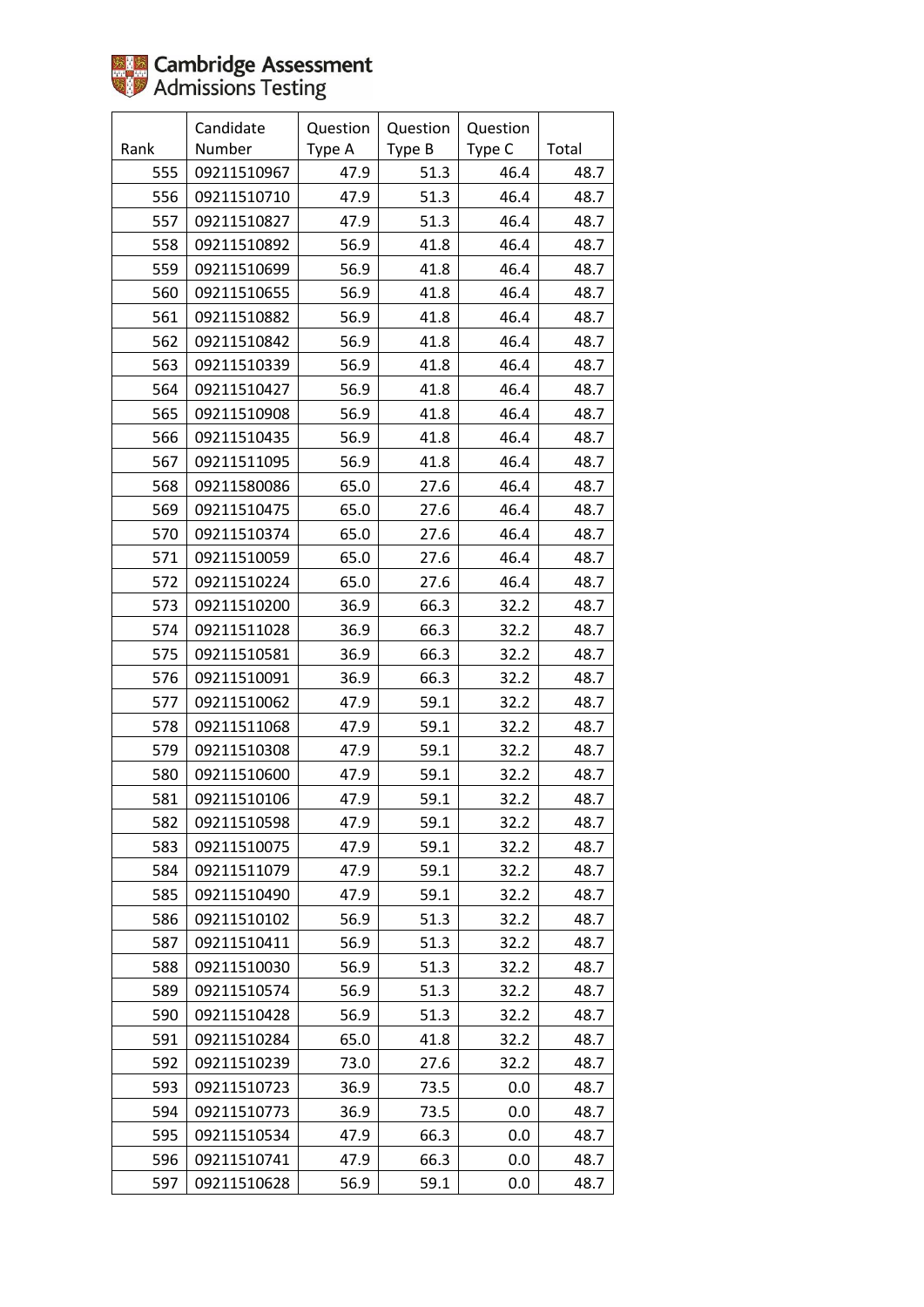|      | Candidate   | Question | Question | Question |       |
|------|-------------|----------|----------|----------|-------|
| Rank | Number      | Type A   | Type B   | Type C   | Total |
| 598  | 09211510577 | 56.9     | 59.1     | 0.0      | 48.7  |
| 599  | 09211510686 | 56.9     | 59.1     | 0.0      | 48.7  |
| 600  | 09211510474 | 65.0     | 51.3     | 0.0      | 48.7  |
| 601  | 09211510533 | 65.0     | 51.3     | 0.0      | 48.7  |
| 602  | 09211510994 | 36.9     | 0.0      | 70.9     | 45.4  |
| 603  | 09211510674 | 36.9     | 0.0      | 70.9     | 45.4  |
| 604  | 09211510170 | 20.7     | 41.8     | 63.7     | 45.4  |
| 605  | 09211511001 | 20.7     | 41.8     | 63.7     | 45.4  |
| 606  | 09211510007 | 36.9     | 27.6     | 63.7     | 45.4  |
| 607  | 09211580835 | 36.9     | 27.6     | 63.7     | 45.4  |
| 608  | 09211510054 | 36.9     | 27.6     | 63.7     | 45.4  |
| 609  | 09211510495 | 47.9     | 0.0      | 63.7     | 45.4  |
| 610  | 09211510206 | 47.9     | 0.0      | 63.7     | 45.4  |
| 611  | 09211510015 | 0.0      | 59.1     | 55.9     | 45.4  |
| 612  | 09211510107 | 0.0      | 59.1     | 55.9     | 45.4  |
| 613  | 09211510673 | 20.7     | 51.3     | 55.9     | 45.4  |
| 614  | 09211510884 | 20.7     | 51.3     | 55.9     | 45.4  |
| 615  | 09211510006 | 20.7     | 51.3     | 55.9     | 45.4  |
| 616  | 09211510166 | 20.7     | 51.3     | 55.9     | 45.4  |
| 617  | 09211510505 | 20.7     | 51.3     | 55.9     | 45.4  |
| 618  | 09211510671 | 20.7     | 51.3     | 55.9     | 45.4  |
| 619  | 09211510726 | 20.7     | 51.3     | 55.9     | 45.4  |
| 620  | 09211510587 | 20.7     | 51.3     | 55.9     | 45.4  |
| 621  | 09211510588 | 20.7     | 51.3     | 55.9     | 45.4  |
| 622  | 09211510959 | 20.7     | 51.3     | 55.9     | 45.4  |
| 623  | 09211511116 | 20.7     | 51.3     | 55.9     | 45.4  |
| 624  | 09211510401 | 36.9     | 41.8     | 55.9     | 45.4  |
| 625  | 09211510387 | 36.9     | 41.8     | 55.9     | 45.4  |
| 626  | 09211510459 | 36.9     | 41.8     | 55.9     | 45.4  |
| 627  | 09211511003 | 36.9     | 41.8     | 55.9     | 45.4  |
| 628  | 09211510208 | 36.9     | 41.8     | 55.9     | 45.4  |
| 629  | 09211510727 | 36.9     | 41.8     | 55.9     | 45.4  |
| 630  | 09211510368 | 36.9     | 41.8     | 55.9     | 45.4  |
| 631  | 06211511321 | 36.9     | 41.8     | 55.9     | 45.4  |
| 632  | 09211510437 | 36.9     | 41.8     | 55.9     | 45.4  |
| 633  | 09211511022 | 36.9     | 41.8     | 55.9     | 45.4  |
| 634  | 09211511104 | 36.9     | 41.8     | 55.9     | 45.4  |
| 635  | 09211511111 | 36.9     | 41.8     | 55.9     | 45.4  |
| 636  | 09211510250 | 47.9     | 27.6     | 55.9     | 45.4  |
| 637  | 09211510883 | 47.9     | 27.6     | 55.9     | 45.4  |
| 638  | 09211510514 | 47.9     | 27.6     | 55.9     | 45.4  |
| 639  | 09211510097 | 47.9     | 27.6     | 55.9     | 45.4  |
| 640  | 09211510056 | 47.9     | 27.6     | 55.9     | 45.4  |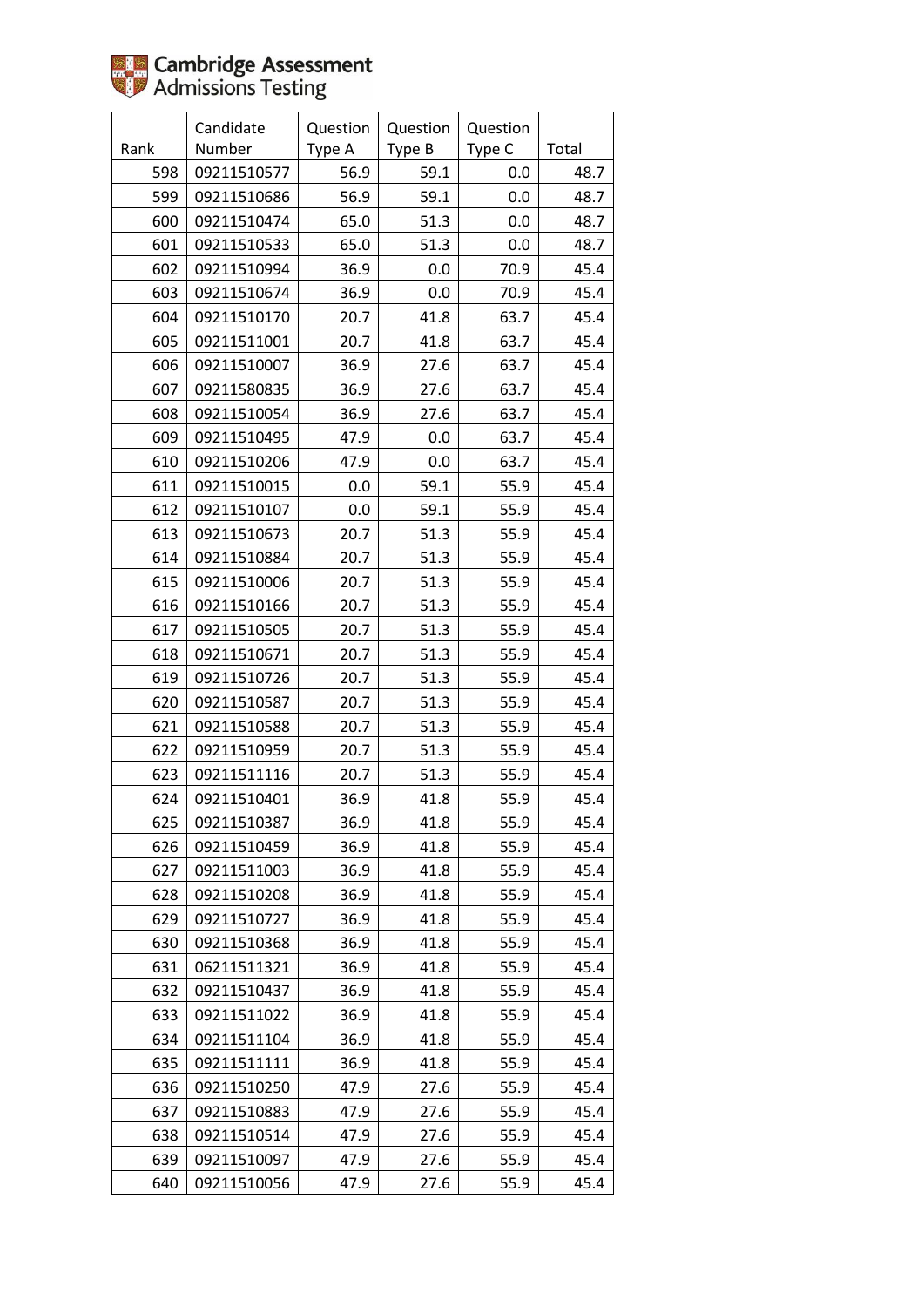|      | Candidate   | Question | Question | Question |       |
|------|-------------|----------|----------|----------|-------|
| Rank | Number      | Type A   | Type B   | Type C   | Total |
| 641  | 09211511090 | 47.9     | 27.6     | 55.9     | 45.4  |
| 642  | 09211510822 | 47.9     | 27.6     | 55.9     | 45.4  |
| 643  | 09211510477 | 56.9     | 0.0      | 55.9     | 45.4  |
| 644  | 09211511072 | 56.9     | 0.0      | 55.9     | 45.4  |
| 645  | 09211510826 | 56.9     | 0.0      | 55.9     | 45.4  |
| 646  | 09211510393 | 56.9     | 0.0      | 55.9     | 45.4  |
| 647  | 09211510802 | 56.9     | 0.0      | 55.9     | 45.4  |
| 648  | 09211510907 | 20.7     | 59.1     | 46.4     | 45.4  |
| 649  | 09211510852 | 20.7     | 59.1     | 46.4     | 45.4  |
| 650  | 09211510509 | 20.7     | 59.1     | 46.4     | 45.4  |
| 651  | 09211510804 | 20.7     | 59.1     | 46.4     | 45.4  |
| 652  | 09211510137 | 20.7     | 59.1     | 46.4     | 45.4  |
| 653  | 09211510647 | 20.7     | 59.1     | 46.4     | 45.4  |
| 654  | 09211511047 | 20.7     | 59.1     | 46.4     | 45.4  |
| 655  | 09211510836 | 20.7     | 59.1     | 46.4     | 45.4  |
| 656  | 09211510433 | 20.7     | 59.1     | 46.4     | 45.4  |
| 657  | 09211510172 | 36.9     | 51.3     | 46.4     | 45.4  |
| 658  | 09211510981 | 36.9     | 51.3     | 46.4     | 45.4  |
| 659  | 09211510296 | 36.9     | 51.3     | 46.4     | 45.4  |
| 660  | 09211510352 | 36.9     | 51.3     | 46.4     | 45.4  |
| 661  | 09211510404 | 36.9     | 51.3     | 46.4     | 45.4  |
| 662  | 09211510911 | 36.9     | 51.3     | 46.4     | 45.4  |
| 663  | 09211510004 | 36.9     | 51.3     | 46.4     | 45.4  |
| 664  | 09211510367 | 36.9     | 51.3     | 46.4     | 45.4  |
| 665  | 09211510942 | 36.9     | 51.3     | 46.4     | 45.4  |
| 666  | 09211510083 | 36.9     | 51.3     | 46.4     | 45.4  |
| 667  | 09211510905 | 36.9     | 51.3     | 46.4     | 45.4  |
| 668  | 09211510739 | 36.9     | 51.3     | 46.4     | 45.4  |
| 669  | 09211510875 | 36.9     | 51.3     | 46.4     | 45.4  |
| 670  | 09211511006 | 36.9     | 51.3     | 46.4     | 45.4  |
| 671  | 09211510414 | 36.9     | 51.3     | 46.4     | 45.4  |
| 672  | 09211510555 | 36.9     | 51.3     | 46.4     | 45.4  |
| 673  | 09211510954 | 47.9     | 41.8     | 46.4     | 45.4  |
| 674  | 09211511088 | 47.9     | 41.8     | 46.4     | 45.4  |
| 675  | 09211510599 | 47.9     | 41.8     | 46.4     | 45.4  |
| 676  | 09211510979 | 47.9     | 41.8     | 46.4     | 45.4  |
| 677  | 09211510440 | 47.9     | 41.8     | 46.4     | 45.4  |
| 678  | 09211510735 | 47.9     | 41.8     | 46.4     | 45.4  |
| 679  | 09211510974 | 47.9     | 41.8     | 46.4     | 45.4  |
| 680  | 09211511098 | 47.9     | 41.8     | 46.4     | 45.4  |
| 681  | 09211510627 | 47.9     | 41.8     | 46.4     | 45.4  |
| 682  | 09211511051 | 47.9     | 41.8     | 46.4     | 45.4  |
| 683  | 09211510286 | 47.9     | 41.8     | 46.4     | 45.4  |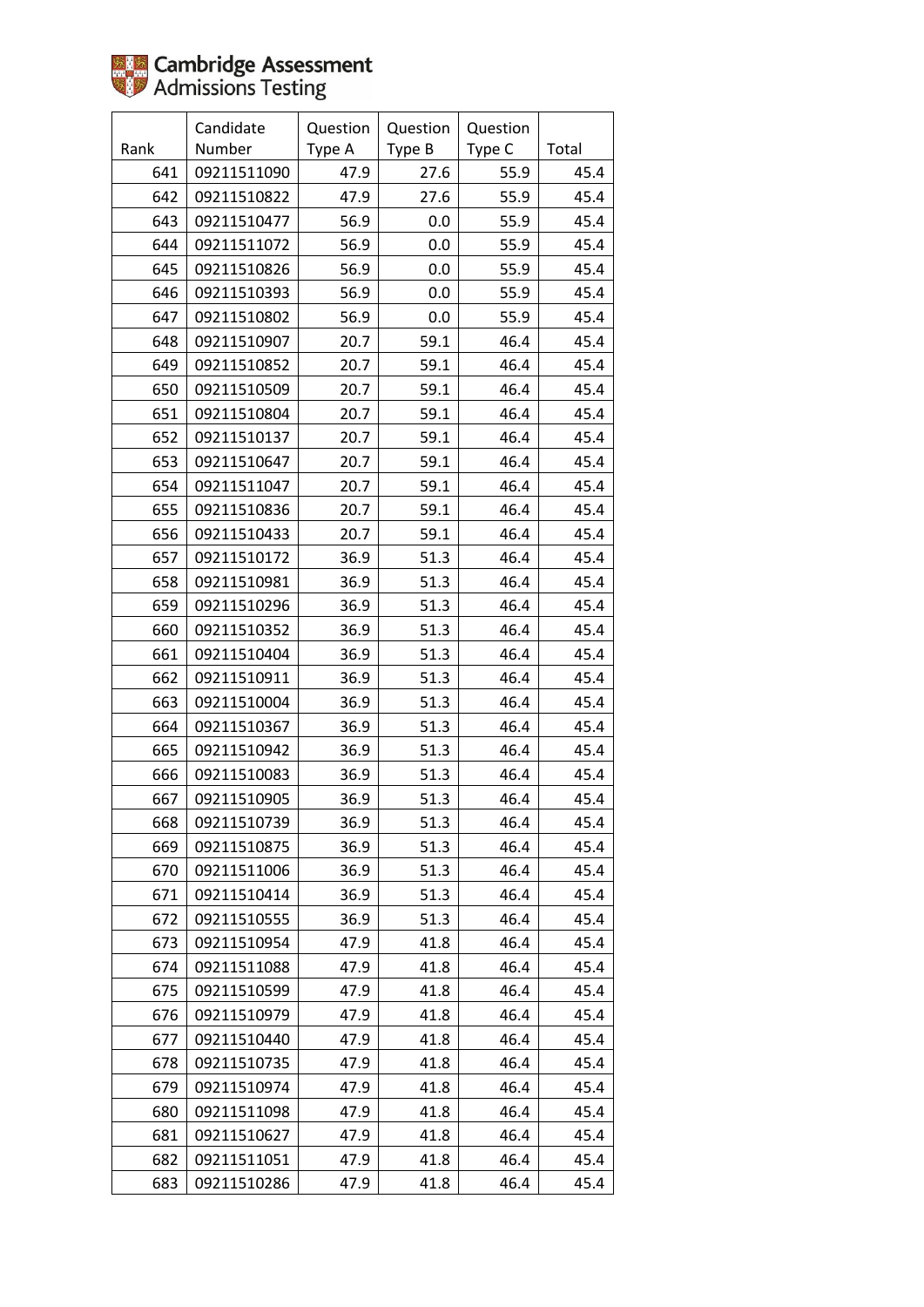|      | Candidate   | Question | Question | Question |       |
|------|-------------|----------|----------|----------|-------|
| Rank | Number      | Type A   | Type B   | Type C   | Total |
| 684  | 09211510325 | 47.9     | 41.8     | 46.4     | 45.4  |
| 685  | 09211510563 | 47.9     | 41.8     | 46.4     | 45.4  |
| 686  | 09211510248 | 47.9     | 41.8     | 46.4     | 45.4  |
| 687  | 09211510968 | 56.9     | 27.6     | 46.4     | 45.4  |
| 688  | 09211510443 | 56.9     | 27.6     | 46.4     | 45.4  |
| 689  | 09211510733 | 56.9     | 27.6     | 46.4     | 45.4  |
| 690  | 09211510128 | 20.7     | 66.3     | 32.2     | 45.4  |
| 691  | 09211510044 | 36.9     | 59.1     | 32.2     | 45.4  |
| 692  | 09211510262 | 36.9     | 59.1     | 32.2     | 45.4  |
| 693  | 09211510680 | 36.9     | 59.1     | 32.2     | 45.4  |
| 694  | 09211510945 | 36.9     | 59.1     | 32.2     | 45.4  |
| 695  | 09211510334 | 36.9     | 59.1     | 32.2     | 45.4  |
| 696  | 09211510213 | 36.9     | 59.1     | 32.2     | 45.4  |
| 697  | 09211510295 | 47.9     | 51.3     | 32.2     | 45.4  |
| 698  | 09211511044 | 47.9     | 51.3     | 32.2     | 45.4  |
| 699  | 09211510409 | 47.9     | 51.3     | 32.2     | 45.4  |
| 700  | 09211511018 | 47.9     | 51.3     | 32.2     | 45.4  |
| 701  | 09211510383 | 47.9     | 51.3     | 32.2     | 45.4  |
| 702  | 09211510783 | 47.9     | 51.3     | 32.2     | 45.4  |
| 703  | 09211510663 | 47.9     | 51.3     | 32.2     | 45.4  |
| 704  | 09211510932 | 47.9     | 51.3     | 32.2     | 45.4  |
| 705  | 09211510133 | 56.9     | 41.8     | 32.2     | 45.4  |
| 706  | 09211510779 | 56.9     | 41.8     | 32.2     | 45.4  |
| 707  | 09211510454 | 56.9     | 41.8     | 32.2     | 45.4  |
| 708  | 09211510813 | 65.0     | 27.6     | 32.2     | 45.4  |
| 709  | 09211510560 | 36.9     | 66.3     | 0.0      | 45.4  |
| 710  | 09211510506 | 47.9     | 59.1     | 0.0      | 45.4  |
| 711  | 09211510734 | 56.9     | 51.3     | 0.0      | 45.4  |
| 712  | 09211510400 | 56.9     | 51.3     | 0.0      | 45.4  |
| 713  | 09211510962 | 65.0     | 41.8     | 0.0      | 45.4  |
| 714  | 09211510590 | 0.0      | 27.6     | 70.9     | 41.7  |
| 715  | 09211510194 | 20.7     | 0.0      | 70.9     | 41.7  |
| 716  | 09211510174 | 20.7     | 27.6     | 63.7     | 41.7  |
| 717  | 09211510372 | 36.9     | 0.0      | 63.7     | 41.7  |
| 718  | 09211510778 | 20.7     | 41.8     | 55.9     | 41.7  |
| 719  | 09211510997 | 20.7     | 41.8     | 55.9     | 41.7  |
| 720  | 09211510084 | 20.7     | 41.8     | 55.9     | 41.7  |
| 721  | 09211510785 | 20.7     | 41.8     | 55.9     | 41.7  |
| 722  | 09211510069 | 20.7     | 41.8     | 55.9     | 41.7  |
| 723  | 09211510937 | 20.7     | 41.8     | 55.9     | 41.7  |
| 724  | 09211510919 | 20.7     | 41.8     | 55.9     | 41.7  |
| 725  | 09211510820 | 20.7     | 41.8     | 55.9     | 41.7  |
| 726  | 09211510900 | 20.7     | 41.8     | 55.9     | 41.7  |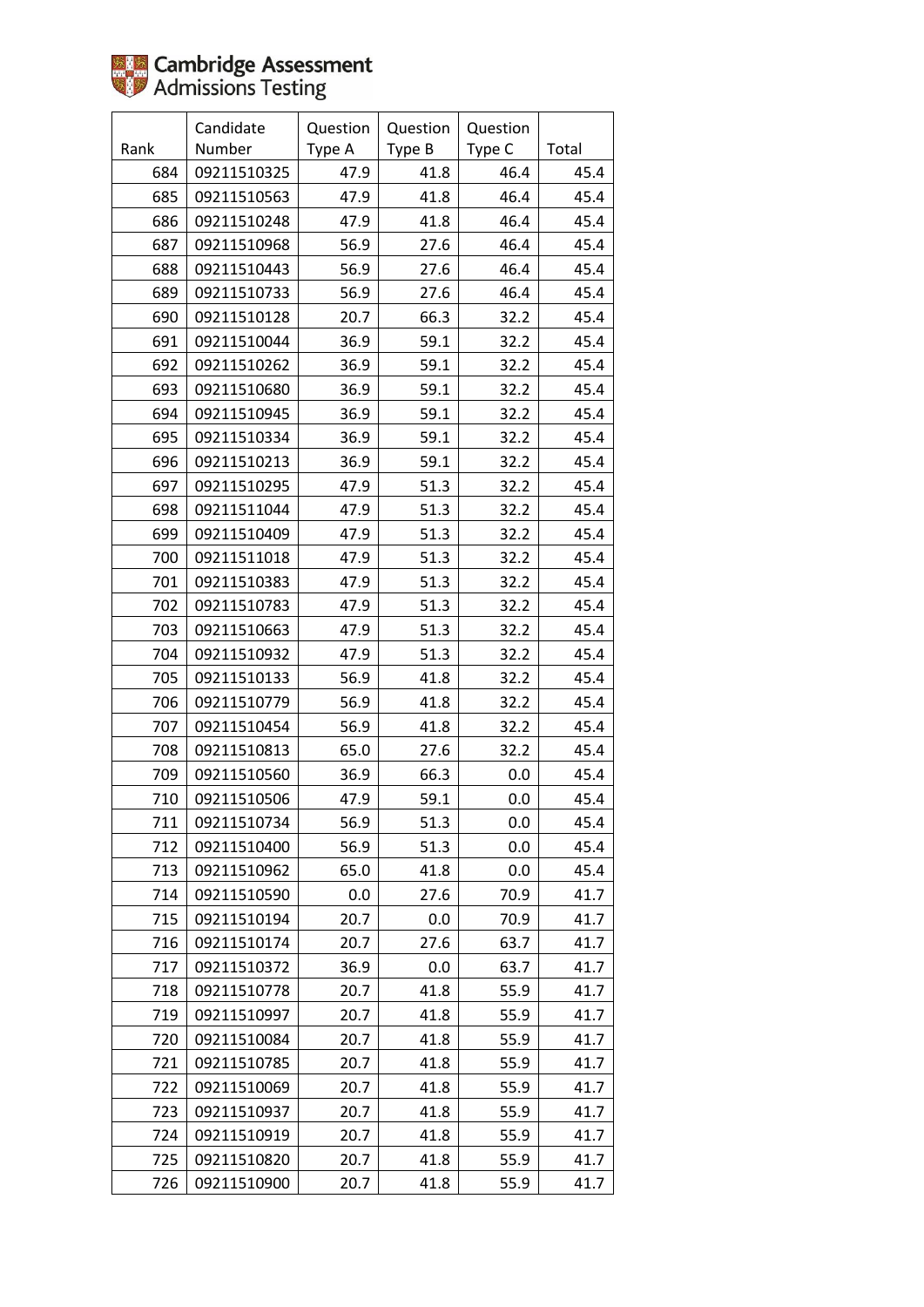|      | Candidate   | Question | Question | Question |       |
|------|-------------|----------|----------|----------|-------|
| Rank | Number      | Type A   | Type B   | Type C   | Total |
| 727  | 09211510046 | 20.7     | 41.8     | 55.9     | 41.7  |
| 728  | 09211510796 | 20.7     | 41.8     | 55.9     | 41.7  |
| 729  | 09211510817 | 20.7     | 41.8     | 55.9     | 41.7  |
| 730  | 09211510305 | 20.7     | 41.8     | 55.9     | 41.7  |
| 731  | 09211510622 | 36.9     | 27.6     | 55.9     | 41.7  |
| 732  | 09211510679 | 36.9     | 27.6     | 55.9     | 41.7  |
| 733  | 09211510379 | 36.9     | 27.6     | 55.9     | 41.7  |
| 734  | 09211510930 | 36.9     | 27.6     | 55.9     | 41.7  |
| 735  | 09211510087 | 36.9     | 27.6     | 55.9     | 41.7  |
| 736  | 09211510316 | 36.9     | 27.6     | 55.9     | 41.7  |
| 737  | 09211510957 | 36.9     | 27.6     | 55.9     | 41.7  |
| 738  | 09211511109 | 36.9     | 27.6     | 55.9     | 41.7  |
| 739  | 09211510303 | 36.9     | 27.6     | 55.9     | 41.7  |
| 740  | 09211510582 | 36.9     | 27.6     | 55.9     | 41.7  |
| 741  | 09211510219 | 47.9     | 0.0      | 55.9     | 41.7  |
| 742  | 09211510381 | 0.0      | 59.1     | 46.4     | 41.7  |
| 743  | 09211510009 | 0.0      | 59.1     | 46.4     | 41.7  |
| 744  | 09211510337 | 20.7     | 51.3     | 46.4     | 41.7  |
| 745  | 09211510010 | 20.7     | 51.3     | 46.4     | 41.7  |
| 746  | 09211510388 | 20.7     | 51.3     | 46.4     | 41.7  |
| 747  | 09211510318 | 20.7     | 51.3     | 46.4     | 41.7  |
| 748  | 09211510265 | 20.7     | 51.3     | 46.4     | 41.7  |
| 749  | 09211510216 | 20.7     | 51.3     | 46.4     | 41.7  |
| 750  | 09211510775 | 20.7     | 51.3     | 46.4     | 41.7  |
| 751  | 09211510307 | 20.7     | 51.3     | 46.4     | 41.7  |
| 752  | 09211510833 | 20.7     | 51.3     | 46.4     | 41.7  |
| 753  | 09211510611 | 36.9     | 41.8     | 46.4     | 41.7  |
| 754  | 09211510556 | 36.9     | 41.8     | 46.4     | 41.7  |
| 755  | 09211510169 | 36.9     | 41.8     | 46.4     | 41.7  |
| 756  | 09211510558 | 36.9     | 41.8     | 46.4     | 41.7  |
| 757  | 09211510236 | 36.9     | 41.8     | 46.4     | 41.7  |
| 758  | 09211510759 | 36.9     | 41.8     | 46.4     | 41.7  |
| 759  | 09211510052 | 36.9     | 41.8     | 46.4     | 41.7  |
| 760  | 09211511031 | 36.9     | 41.8     | 46.4     | 41.7  |
| 761  | 09211510912 | 36.9     | 41.8     | 46.4     | 41.7  |
| 762  | 09211510335 | 36.9     | 41.8     | 46.4     | 41.7  |
| 763  | 09211511034 | 36.9     | 41.8     | 46.4     | 41.7  |
| 764  | 09211510290 | 36.9     | 41.8     | 46.4     | 41.7  |
| 765  | 09211510863 | 36.9     | 41.8     | 46.4     | 41.7  |
| 766  | 09211510696 | 36.9     | 41.8     | 46.4     | 41.7  |
| 767  | 09211510812 | 36.9     | 41.8     | 46.4     | 41.7  |
| 768  | 09211511066 | 36.9     | 41.8     | 46.4     | 41.7  |
| 769  | 09211510119 | 36.9     | 41.8     | 46.4     | 41.7  |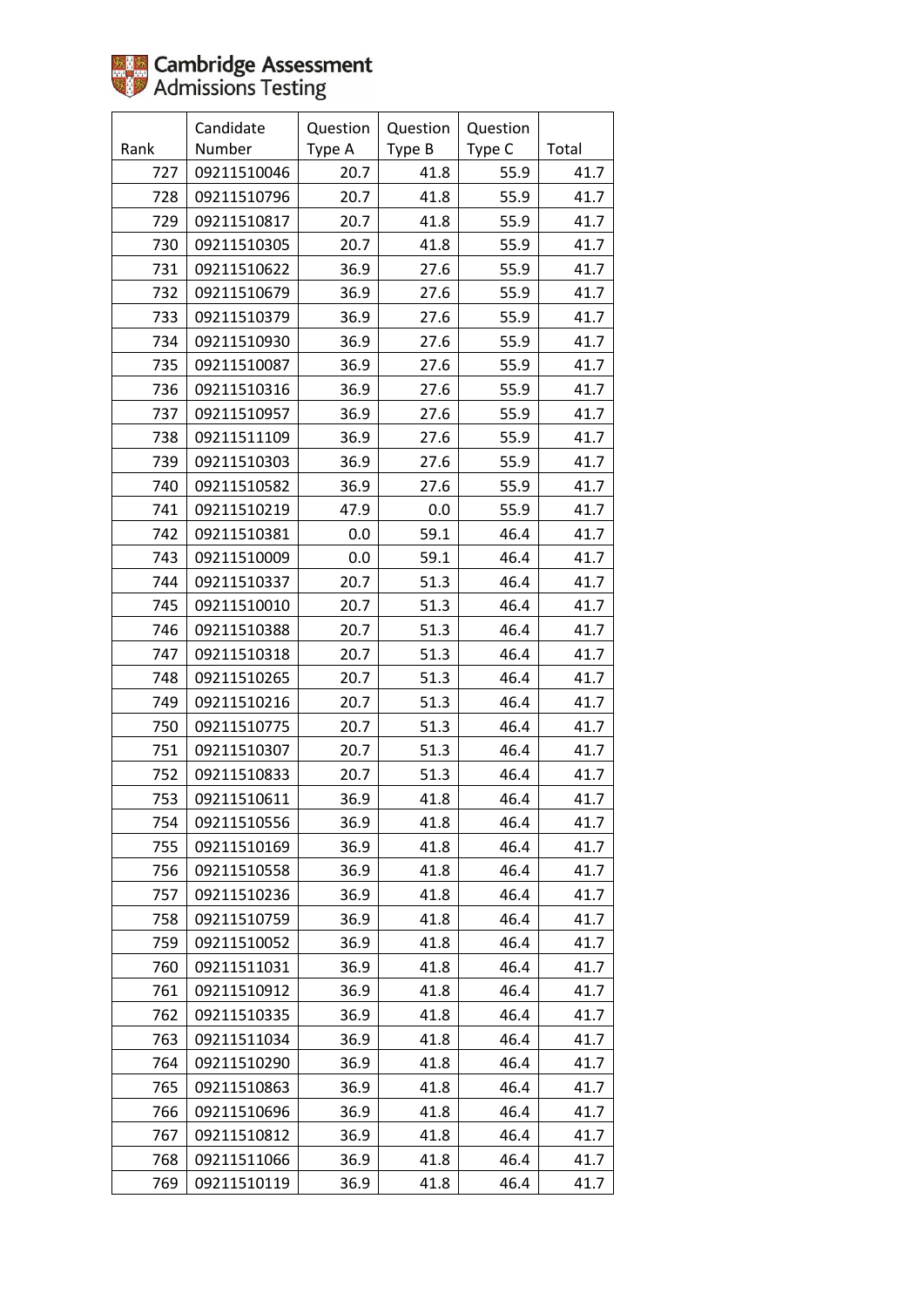|      | Candidate   | Question | Question | Question |       |
|------|-------------|----------|----------|----------|-------|
| Rank | Number      | Type A   | Type B   | Type C   | Total |
| 770  | 09211510791 | 36.9     | 41.8     | 46.4     | 41.7  |
| 771  | 09211510943 | 36.9     | 41.8     | 46.4     | 41.7  |
| 772  | 09211510614 | 47.9     | 27.6     | 46.4     | 41.7  |
| 773  | 09211510270 | 47.9     | 27.6     | 46.4     | 41.7  |
| 774  | 09211510540 | 47.9     | 27.6     | 46.4     | 41.7  |
| 775  | 09211511084 | 47.9     | 27.6     | 46.4     | 41.7  |
| 776  | 09211510695 | 47.9     | 27.6     | 46.4     | 41.7  |
| 777  | 09211511039 | 47.9     | 27.6     | 46.4     | 41.7  |
| 778  | 09211510803 | 47.9     | 27.6     | 46.4     | 41.7  |
| 779  | 09211510816 | 47.9     | 27.6     | 46.4     | 41.7  |
| 780  | 09211510664 | 47.9     | 27.6     | 46.4     | 41.7  |
| 781  | 09211510742 | 47.9     | 27.6     | 46.4     | 41.7  |
| 782  | 09211510022 | 47.9     | 27.6     | 46.4     | 41.7  |
| 783  | 09211511058 | 20.7     | 59.1     | 32.2     | 41.7  |
| 784  | 09211510050 | 20.7     | 59.1     | 32.2     | 41.7  |
| 785  | 09211510363 | 36.9     | 51.3     | 32.2     | 41.7  |
| 786  | 09211510279 | 36.9     | 51.3     | 32.2     | 41.7  |
| 787  | 09211511026 | 36.9     | 51.3     | 32.2     | 41.7  |
| 788  | 09211510758 | 36.9     | 51.3     | 32.2     | 41.7  |
| 789  | 09211511075 | 36.9     | 51.3     | 32.2     | 41.7  |
| 790  | 09211510777 | 36.9     | 51.3     | 32.2     | 41.7  |
| 791  | 09211510108 | 36.9     | 51.3     | 32.2     | 41.7  |
| 792  | 09211510694 | 36.9     | 51.3     | 32.2     | 41.7  |
| 793  | 09211510649 | 36.9     | 51.3     | 32.2     | 41.7  |
| 794  | 09211510788 | 36.9     | 51.3     | 32.2     | 41.7  |
| 795  | 09211510460 | 47.9     | 41.8     | 32.2     | 41.7  |
| 796  | 09211510483 | 47.9     | 41.8     | 32.2     | 41.7  |
| 797  | 09211510940 | 47.9     | 41.8     | 32.2     | 41.7  |
| 798  | 09211510926 | 47.9     | 41.8     | 32.2     | 41.7  |
| 799  | 09211510350 | 47.9     | 41.8     | 32.2     | 41.7  |
| 800  | 09211510470 | 47.9     | 41.8     | 32.2     | 41.7  |
| 801  | 09211510603 | 47.9     | 41.8     | 32.2     | 41.7  |
| 802  | 09211510606 | 47.9     | 41.8     | 32.2     | 41.7  |
| 803  | 09211510055 | 47.9     | 41.8     | 32.2     | 41.7  |
| 804  | 09211511077 | 47.9     | 41.8     | 32.2     | 41.7  |
| 805  | 09211510471 | 47.9     | 41.8     | 32.2     | 41.7  |
| 806  | 09211510120 | 47.9     | 41.8     | 32.2     | 41.7  |
| 807  | 09211510510 | 47.9     | 41.8     | 32.2     | 41.7  |
| 808  | 09211510787 | 47.9     | 41.8     | 32.2     | 41.7  |
| 809  | 09211510798 | 56.9     | 27.6     | 32.2     | 41.7  |
| 810  | 09211510242 | 56.9     | 27.6     | 32.2     | 41.7  |
| 811  | 09211510328 | 56.9     | 27.6     | 32.2     | 41.7  |
| 812  | 09211510209 | 56.9     | 27.6     | 32.2     | 41.7  |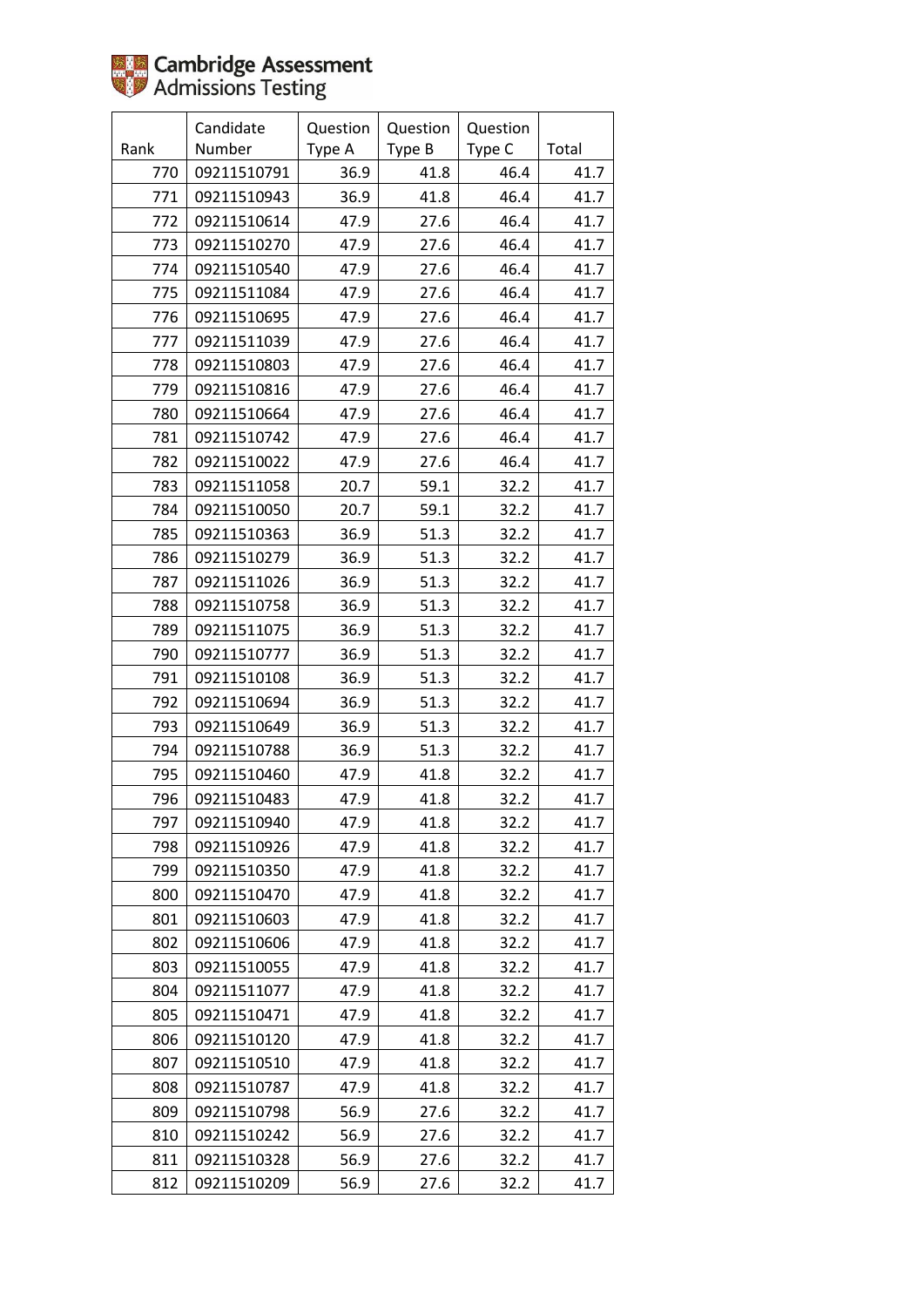|      | Candidate   | Question | Question | Question |       |
|------|-------------|----------|----------|----------|-------|
| Rank | Number      | Type A   | Type B   | Type C   | Total |
| 813  | 09211510596 | 56.9     | 27.6     | 32.2     | 41.7  |
| 814  | 09211510566 | 56.9     | 27.6     | 32.2     | 41.7  |
| 815  | 09211510615 | 20.7     | 66.3     | 0.0      | 41.7  |
| 816  | 09211510551 | 36.9     | 59.1     | 0.0      | 41.7  |
| 817  | 09211510705 | 36.9     | 59.1     | 0.0      | 41.7  |
| 818  | 09211510662 | 36.9     | 59.1     | 0.0      | 41.7  |
| 819  | 09211511014 | 36.9     | 59.1     | 0.0      | 41.7  |
| 820  | 09211510109 | 36.9     | 59.1     | 0.0      | 41.7  |
| 821  | 09211510845 | 47.9     | 51.3     | 0.0      | 41.7  |
| 822  | 09211510597 | 47.9     | 51.3     | 0.0      | 41.7  |
| 823  | 09211510027 | 56.9     | 41.8     | 0.0      | 41.7  |
| 824  | 09211511081 | 56.9     | 41.8     | 0.0      | 41.7  |
| 825  | 09211510035 | 56.9     | 41.8     | 0.0      | 41.7  |
| 826  | 09211510730 | 65.0     | 27.6     | 0.0      | 41.7  |
| 827  | 09211580029 | 0.0      | 27.6     | 63.7     | 37.5  |
| 828  | 09211510310 | 20.7     | 0.0      | 63.7     | 37.5  |
| 829  | 09211510294 | 0.0      | 41.8     | 55.9     | 37.5  |
| 830  | 09211510067 | 0.0      | 41.8     | 55.9     | 37.5  |
| 831  | 09211510247 | 0.0      | 41.8     | 55.9     | 37.5  |
| 832  | 09211510754 | 20.7     | 27.6     | 55.9     | 37.5  |
| 833  | 09211510458 | 20.7     | 27.6     | 55.9     | 37.5  |
| 834  | 09211510537 | 20.7     | 27.6     | 55.9     | 37.5  |
| 835  | 09211510257 | 20.7     | 27.6     | 55.9     | 37.5  |
| 836  | 09211510864 | 36.9     | 0.0      | 55.9     | 37.5  |
| 837  | 09211510136 | 36.9     | 0.0      | 55.9     | 37.5  |
| 838  | 09211510377 | 36.9     | 0.0      | 55.9     | 37.5  |
| 839  | 09211510768 | 0.0      | 51.3     | 46.4     | 37.5  |
| 840  | 09211511057 | 0.0      | 51.3     | 46.4     | 37.5  |
| 841  | 09211510706 | 0.0      | 51.3     | 46.4     | 37.5  |
| 842  | 09211580576 | 0.0      | 51.3     | 46.4     | 37.5  |
| 843  | 09211510737 | 0.0      | 51.3     | 46.4     | 37.5  |
| 844  | 09211510359 | 20.7     | 41.8     | 46.4     | 37.5  |
| 845  | 09211510385 | 20.7     | 41.8     | 46.4     | 37.5  |
| 846  | 09211510234 | 20.7     | 41.8     | 46.4     | 37.5  |
| 847  | 09211510275 | 20.7     | 41.8     | 46.4     | 37.5  |
| 848  | 09211510082 | 20.7     | 41.8     | 46.4     | 37.5  |
| 849  | 09211511092 | 20.7     | 41.8     | 46.4     | 37.5  |
| 850  | 09211510529 | 20.7     | 41.8     | 46.4     | 37.5  |
| 851  | 09211580423 | 20.7     | 41.8     | 46.4     | 37.5  |
| 852  | 09211510306 | 20.7     | 41.8     | 46.4     | 37.5  |
| 853  | 09211510491 | 20.7     | 41.8     | 46.4     | 37.5  |
| 854  | 09211511062 | 20.7     | 41.8     | 46.4     | 37.5  |
| 855  | 09211510386 | 20.7     | 41.8     | 46.4     | 37.5  |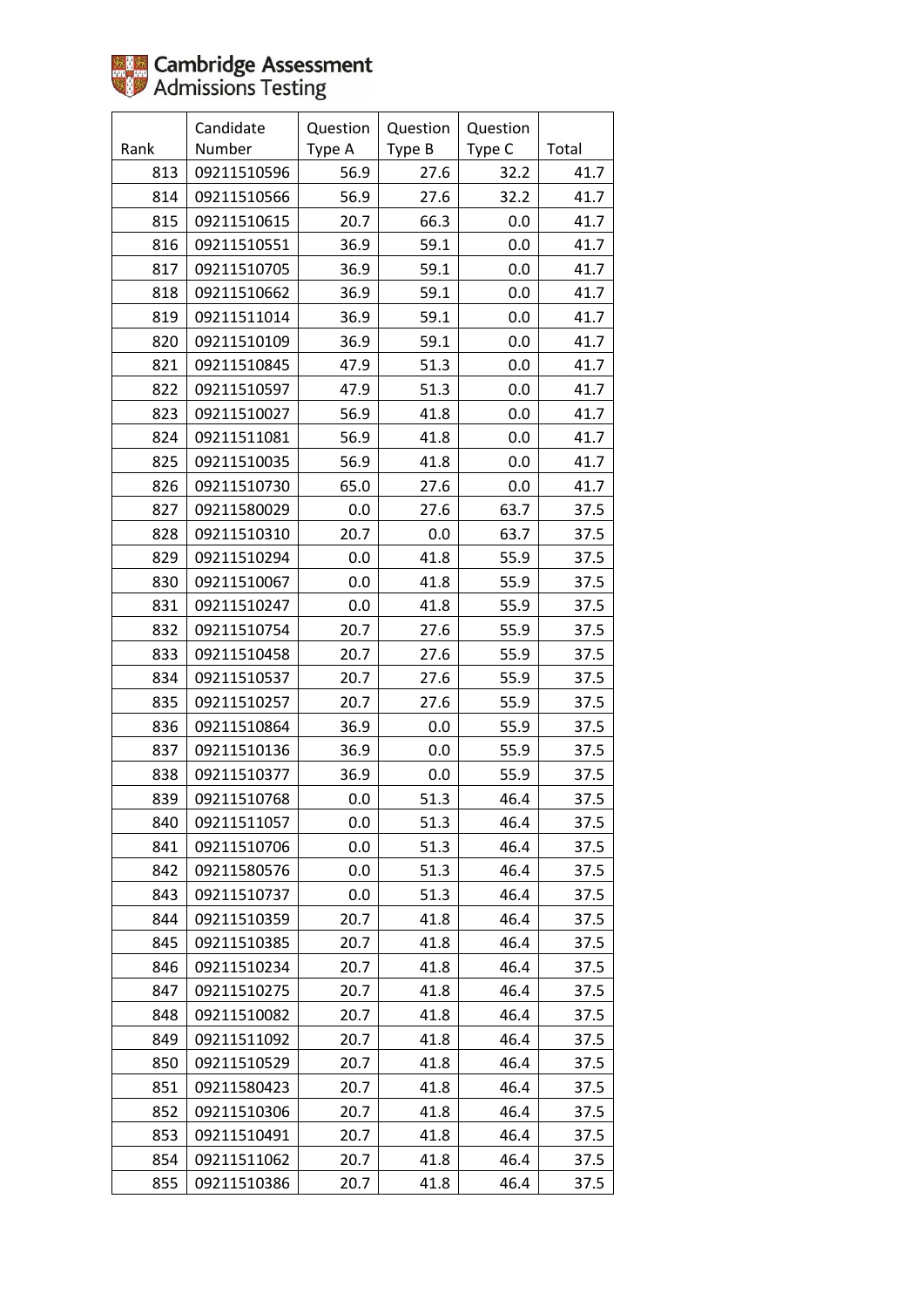|      | Candidate   | Question | Question | Question |       |
|------|-------------|----------|----------|----------|-------|
| Rank | Number      | Type A   | Type B   | Type C   | Total |
| 856  | 09211510786 | 20.7     | 41.8     | 46.4     | 37.5  |
| 857  | 08211510123 | 36.9     | 27.6     | 46.4     | 37.5  |
| 858  | 09211510776 | 36.9     | 27.6     | 46.4     | 37.5  |
| 859  | 09211510920 | 36.9     | 27.6     | 46.4     | 37.5  |
| 860  | 09211510370 | 36.9     | 27.6     | 46.4     | 37.5  |
| 861  | 09211510159 | 36.9     | 27.6     | 46.4     | 37.5  |
| 862  | 09211510429 | 36.9     | 27.6     | 46.4     | 37.5  |
| 863  | 09211510323 | 36.9     | 27.6     | 46.4     | 37.5  |
| 864  | 09211511101 | 36.9     | 27.6     | 46.4     | 37.5  |
| 865  | 09211510579 | 36.9     | 27.6     | 46.4     | 37.5  |
| 866  | 09211511030 | 36.9     | 27.6     | 46.4     | 37.5  |
| 867  | 09211511033 | 36.9     | 27.6     | 46.4     | 37.5  |
| 868  | 09211510969 | 36.9     | 27.6     | 46.4     | 37.5  |
| 869  | 09211510977 | 36.9     | 27.6     | 46.4     | 37.5  |
| 870  | 09211510028 | 36.9     | 27.6     | 46.4     | 37.5  |
| 871  | 09211510886 | 36.9     | 27.6     | 46.4     | 37.5  |
| 872  | 09211510681 | 47.9     | 0.0      | 46.4     | 37.5  |
| 873  | 09211510660 | 47.9     | 0.0      | 46.4     | 37.5  |
| 874  | 09211510360 | 0.0      | 59.1     | 32.2     | 37.5  |
| 875  | 09211510840 | 20.7     | 51.3     | 32.2     | 37.5  |
| 876  | 09211510211 | 20.7     | 51.3     | 32.2     | 37.5  |
| 877  | 09211510395 | 20.7     | 51.3     | 32.2     | 37.5  |
| 878  | 09211510561 | 20.7     | 51.3     | 32.2     | 37.5  |
| 879  | 09211511061 | 20.7     | 51.3     | 32.2     | 37.5  |
| 880  | 09211580993 | 20.7     | 51.3     | 32.2     | 37.5  |
| 881  | 09211510485 | 20.7     | 51.3     | 32.2     | 37.5  |
| 882  | 09211510966 | 20.7     | 51.3     | 32.2     | 37.5  |
| 883  | 09211510799 | 20.7     | 51.3     | 32.2     | 37.5  |
| 884  | 09211510834 | 20.7     | 51.3     | 32.2     | 37.5  |
| 885  | 09211510722 | 36.9     | 41.8     | 32.2     | 37.5  |
| 886  | 09211510354 | 36.9     | 41.8     | 32.2     | 37.5  |
| 887  | 09211510408 | 36.9     | 41.8     | 32.2     | 37.5  |
| 888  | 09211510345 | 36.9     | 41.8     | 32.2     | 37.5  |
| 889  | 09211511029 | 36.9     | 41.8     | 32.2     | 37.5  |
| 890  | 09211511063 | 36.9     | 41.8     | 32.2     | 37.5  |
| 891  | 09211510371 | 36.9     | 41.8     | 32.2     | 37.5  |
| 892  | 09211510309 | 36.9     | 41.8     | 32.2     | 37.5  |
| 893  | 09211511082 | 36.9     | 41.8     | 32.2     | 37.5  |
| 894  | 09211510860 | 36.9     | 41.8     | 32.2     | 37.5  |
| 895  | 09211510135 | 36.9     | 41.8     | 32.2     | 37.5  |
| 896  | 09211511114 | 36.9     | 41.8     | 32.2     | 37.5  |
| 897  | 09211510492 | 36.9     | 41.8     | 32.2     | 37.5  |
| 898  | 09211511043 | 36.9     | 41.8     | 32.2     | 37.5  |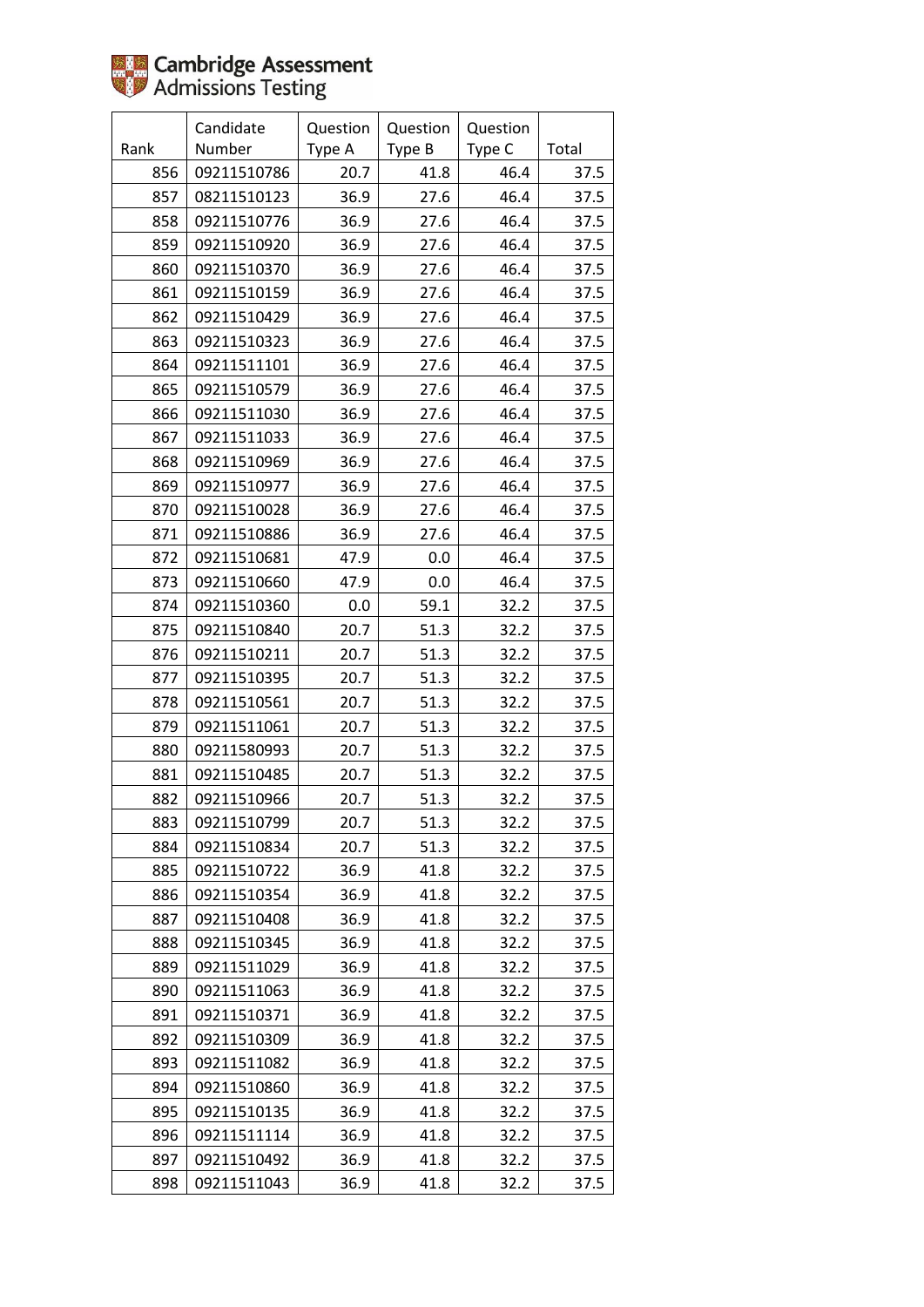|      | Candidate   | Question | Question | Question |       |
|------|-------------|----------|----------|----------|-------|
| Rank | Number      | Type A   | Type B   | Type C   | Total |
| 899  | 09211510715 | 47.9     | 27.6     | 32.2     | 37.5  |
| 900  | 09211510079 | 47.9     | 27.6     | 32.2     | 37.5  |
| 901  | 09211510928 | 47.9     | 27.6     | 32.2     | 37.5  |
| 902  | 09211510150 | 47.9     | 27.6     | 32.2     | 37.5  |
| 903  | 09211510918 | 47.9     | 27.6     | 32.2     | 37.5  |
| 904  | 09211510348 | 47.9     | 27.6     | 32.2     | 37.5  |
| 905  | 09211510338 | 47.9     | 27.6     | 32.2     | 37.5  |
| 906  | 09211511041 | 47.9     | 27.6     | 32.2     | 37.5  |
| 907  | 09211510419 | 47.9     | 27.6     | 32.2     | 37.5  |
| 908  | 09211510269 | 56.9     | 0.0      | 32.2     | 37.5  |
| 909  | 09211510634 | 36.9     | 51.3     | 0.0      | 37.5  |
| 910  | 09211510064 | 36.9     | 51.3     | 0.0      | 37.5  |
| 911  | 09211510003 | 36.9     | 51.3     | 0.0      | 37.5  |
| 912  | 09211510935 | 36.9     | 51.3     | 0.0      | 37.5  |
| 913  | 09211510438 | 36.9     | 51.3     | 0.0      | 37.5  |
| 914  | 09211510094 | 36.9     | 51.3     | 0.0      | 37.5  |
| 915  | 09211510690 | 36.9     | 51.3     | 0.0      | 37.5  |
| 916  | 09211510629 | 47.9     | 41.8     | 0.0      | 37.5  |
| 917  | 09211510630 | 56.9     | 27.6     | 0.0      | 37.5  |
| 918  | 09211510476 | 56.9     | 27.6     | 0.0      | 37.5  |
| 919  | 09211510586 | 56.9     | 27.6     | 0.0      | 37.5  |
| 920  | 09211510311 | 0.0      | 0.0      | 63.7     | 32.7  |
| 921  | 09211510944 | 0.0      | 27.6     | 55.9     | 32.7  |
| 922  | 09211510125 | 0.0      | 27.6     | 55.9     | 32.7  |
| 923  | 09211510356 | 20.7     | 0.0      | 55.9     | 32.7  |
| 924  | 09211510077 | 20.7     | 0.0      | 55.9     | 32.7  |
| 925  | 09211511080 | 0.0      | 41.8     | 46.4     | 32.7  |
| 926  | 09211510658 | 0.0      | 41.8     | 46.4     | 32.7  |
| 927  | 09211510641 | 0.0      | 41.8     | 46.4     | 32.7  |
| 928  | 09211510626 | 0.0      | 41.8     | 46.4     | 32.7  |
| 929  | 09211510043 | 0.0      | 41.8     | 46.4     | 32.7  |
| 930  | 09211510380 | 0.0      | 41.8     | 46.4     | 32.7  |
| 931  | 09211510573 | 0.0      | 41.8     | 46.4     | 32.7  |
| 932  | 09211510697 | 0.0      | 41.8     | 46.4     | 32.7  |
| 933  | 09211510910 | 20.7     | 27.6     | 46.4     | 32.7  |
| 934  | 09211510157 | 20.7     | 27.6     | 46.4     | 32.7  |
| 935  | 09211510165 | 20.7     | 27.6     | 46.4     | 32.7  |
| 936  | 09211510700 | 20.7     | 27.6     | 46.4     | 32.7  |
| 937  | 09211510021 | 20.7     | 27.6     | 46.4     | 32.7  |
| 938  | 09211510640 | 20.7     | 27.6     | 46.4     | 32.7  |
| 939  | 09211510473 | 20.7     | 27.6     | 46.4     | 32.7  |
| 940  | 09211510975 | 36.9     | 0.0      | 46.4     | 32.7  |
| 941  | 09211511093 | 36.9     | 0.0      | 46.4     | 32.7  |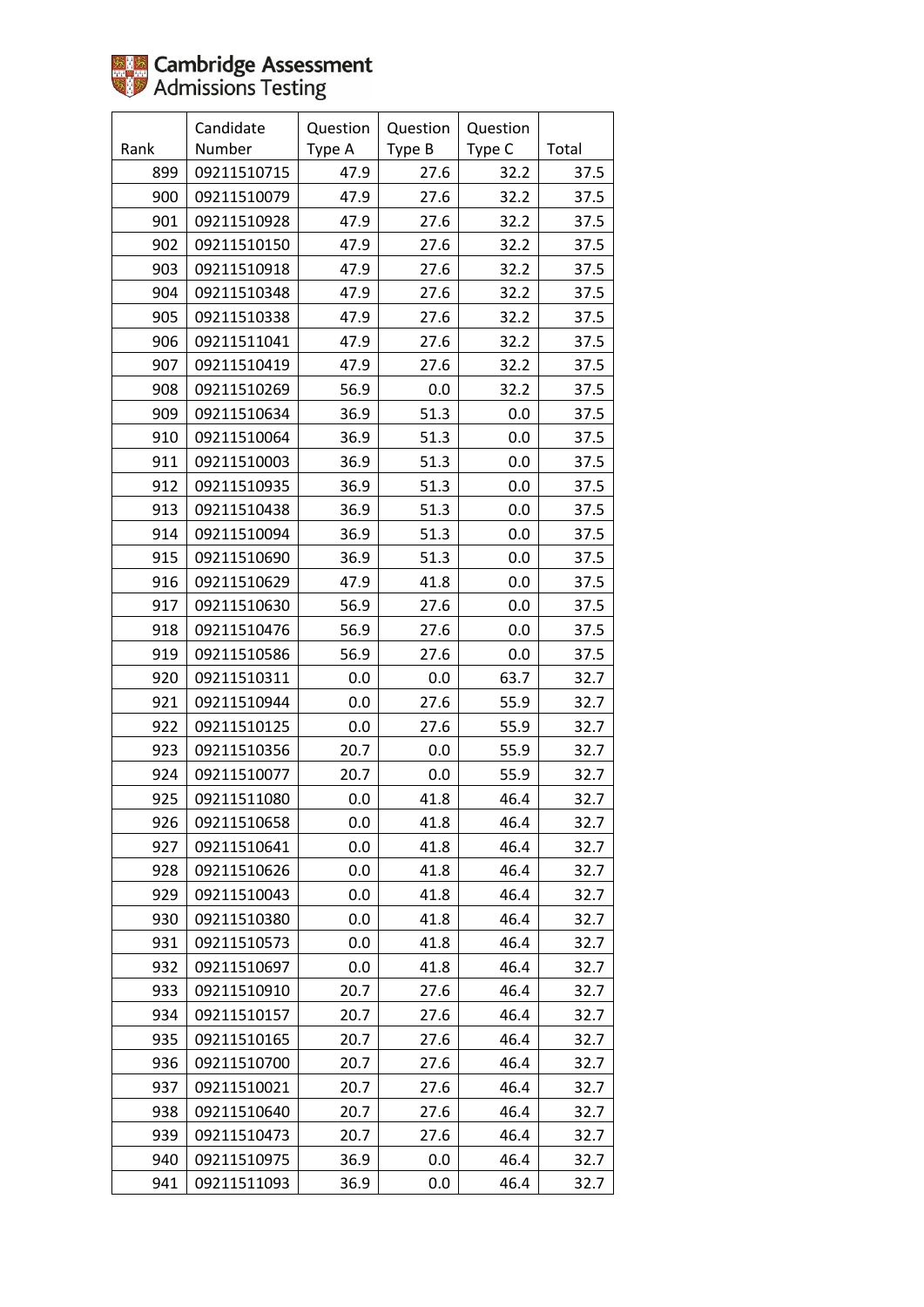

|      | Candidate   | Question | Question | Question |       |
|------|-------------|----------|----------|----------|-------|
| Rank | Number      | Type A   | Type B   | Type C   | Total |
| 942  | 09211510712 | 36.9     | 0.0      | 46.4     | 32.7  |
| 943  | 09211510998 | 36.9     | 0.0      | 46.4     | 32.7  |
| 944  | 09211510469 | 36.9     | 0.0      | 46.4     | 32.7  |
| 945  | 09211511007 | 36.9     | 0.0      | 46.4     | 32.7  |
| 946  | 09211510546 | 0.0      | 51.3     | 32.2     | 32.7  |
| 947  | 09211510885 | 20.7     | 41.8     | 32.2     | 32.7  |
| 948  | 09211510964 | 20.7     | 41.8     | 32.2     | 32.7  |
| 949  | 09211510848 | 20.7     | 41.8     | 32.2     | 32.7  |
| 950  | 09211510096 | 20.7     | 41.8     | 32.2     | 32.7  |
| 951  | 09211510929 | 20.7     | 41.8     | 32.2     | 32.7  |
| 952  | 09211510670 | 20.7     | 41.8     | 32.2     | 32.7  |
| 953  | 09211511070 | 20.7     | 41.8     | 32.2     | 32.7  |
| 954  | 09211510648 | 36.9     | 27.6     | 32.2     | 32.7  |
| 955  | 09211510682 | 36.9     | 27.6     | 32.2     | 32.7  |
| 956  | 09211510511 | 36.9     | 27.6     | 32.2     | 32.7  |
| 957  | 09211510276 | 36.9     | 27.6     | 32.2     | 32.7  |
| 958  | 09211510343 | 36.9     | 27.6     | 32.2     | 32.7  |
| 959  | 09211511008 | 47.9     | 0.0      | 32.2     | 32.7  |
| 960  | 09211510226 | 0.0      | 59.1     | 0.0      | 32.7  |
| 961  | 09211510349 | 20.7     | 51.3     | 0.0      | 32.7  |
| 962  | 09211510544 | 20.7     | 51.3     | 0.0      | 32.7  |
| 963  | 09211510909 | 20.7     | 51.3     | 0.0      | 32.7  |
| 964  | 09211510177 | 20.7     | 51.3     | 0.0      | 32.7  |
| 965  | 09211510976 | 20.7     | 51.3     | 0.0      | 32.7  |
| 966  | 09211510287 | 20.7     | 51.3     | 0.0      | 32.7  |
| 967  | 09211510766 | 36.9     | 41.8     | 0.0      | 32.7  |
| 968  | 09211510322 | 36.9     | 41.8     | 0.0      | 32.7  |
| 969  | 09211510412 | 36.9     | 41.8     | 0.0      | 32.7  |
| 970  | 09211510924 | 36.9     | 41.8     | 0.0      | 32.7  |
| 971  | 09211510147 | 36.9     | 41.8     | 0.0      | 32.7  |
| 972  | 09211510237 | 36.9     | 41.8     | 0.0      | 32.7  |
| 973  | 09211510638 | 47.9     | 27.6     | 0.0      | 32.7  |
| 974  | 09211510118 | 47.9     | 27.6     | 0.0      | 32.7  |
| 975  | 09211510312 | 47.9     | 27.6     | 0.0      | 32.7  |
| 976  | 09211511064 | 47.9     | 27.6     | 0.0      | 32.7  |
| 977  | 09211511027 | 47.9     | 27.6     | 0.0      | 32.7  |
| 978  | 09211510731 | 47.9     | 27.6     | 0.0      | 32.7  |
| 979  | 09211510528 | 56.9     | 0.0      | 0.0      | 32.7  |
| 980  | 09211511115 | 56.9     | 0.0      | 0.0      | 32.7  |
| 981  | 09211510245 | $0.0\,$  | 0.0      | 55.9     | 26.6  |
| 982  | 09211510261 | 0.0      | 27.6     | 46.4     | 26.6  |
| 983  | 09211511091 | 0.0      | 27.6     | 46.4     | 26.6  |
| 984  | 09211510396 | 0.0      | 27.6     | 46.4     | 26.6  |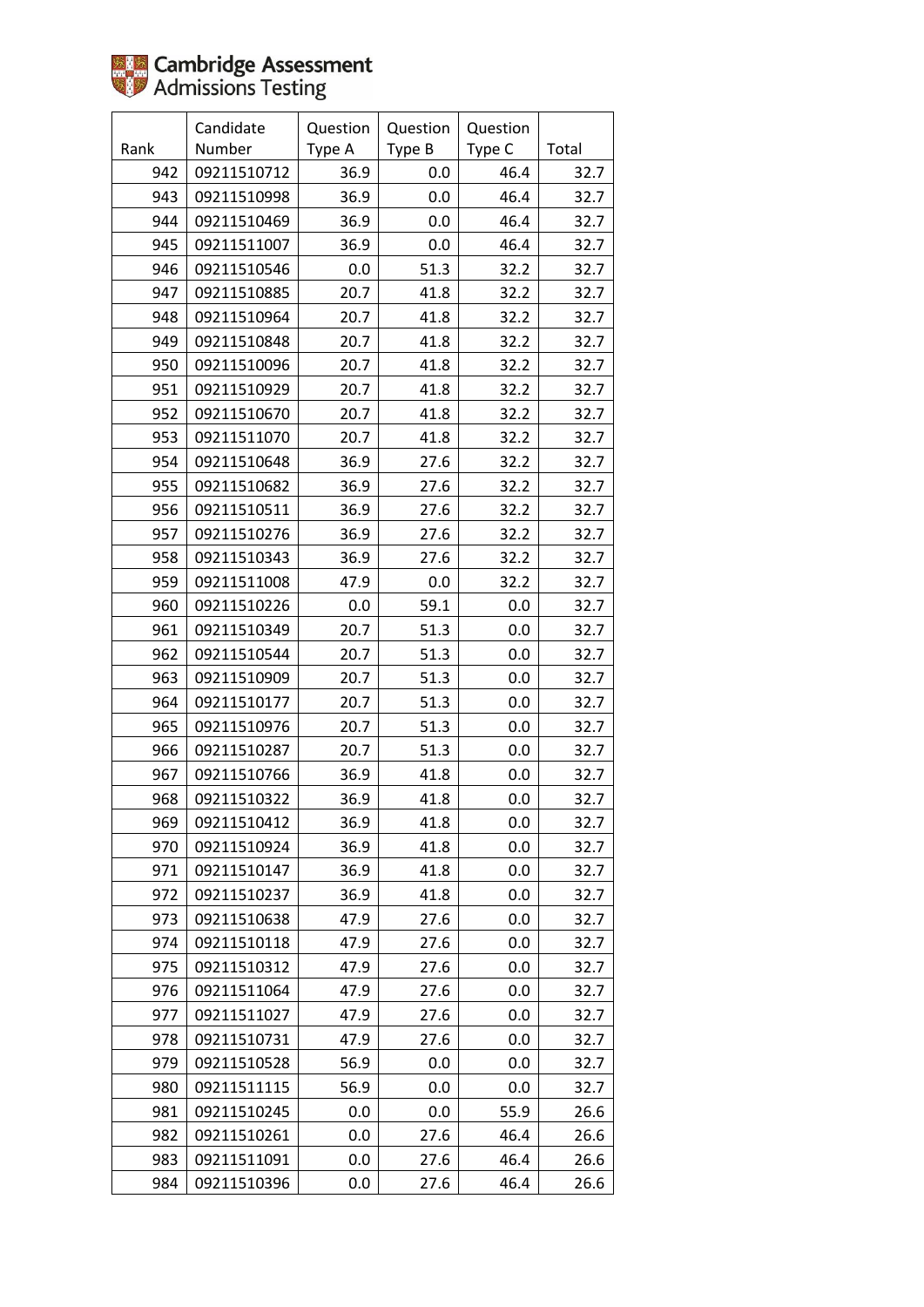|      | Candidate   | Question | Question | Question |       |
|------|-------------|----------|----------|----------|-------|
| Rank | Number      | Type A   | Type B   | Type C   | Total |
| 985  | 09211510583 | 0.0      | 27.6     | 46.4     | 26.6  |
| 986  | 09211510780 | 20.7     | 0.0      | 46.4     | 26.6  |
| 987  | 09211510524 | 20.7     | 0.0      | 46.4     | 26.6  |
| 988  | 09211510708 | 20.7     | 0.0      | 46.4     | 26.6  |
| 989  | 09211510684 | 20.7     | 0.0      | 46.4     | 26.6  |
| 990  | 09211510854 | 20.7     | 0.0      | 46.4     | 26.6  |
| 991  | 09211510855 | 0.0      | 41.8     | 32.2     | 26.6  |
| 992  | 09211510781 | 0.0      | 41.8     | 32.2     | 26.6  |
| 993  | 09211510361 | 0.0      | 41.8     | 32.2     | 26.6  |
| 994  | 09211510795 | 0.0      | 41.8     | 32.2     | 26.6  |
| 995  | 09211510515 | 20.7     | 27.6     | 32.2     | 26.6  |
| 996  | 09211510462 | 20.7     | 27.6     | 32.2     | 26.6  |
| 997  | 09211510843 | 20.7     | 27.6     | 32.2     | 26.6  |
| 998  | 09211510946 | 20.7     | 27.6     | 32.2     | 26.6  |
| 999  | 09211510026 | 36.9     | 0.0      | 32.2     | 26.6  |
| 1000 | 09211510488 | 36.9     | 0.0      | 32.2     | 26.6  |
| 1001 | 09211510689 | 20.7     | 41.8     | 0.0      | 26.6  |
| 1002 | 09211510963 | 20.7     | 41.8     | 0.0      | 26.6  |
| 1003 | 09211510112 | 36.9     | 27.6     | 0.0      | 26.6  |
| 1004 | 09211510364 | 36.9     | 27.6     | 0.0      | 26.6  |
| 1005 | 09211510878 | 36.9     | 27.6     | 0.0      | 26.6  |
| 1006 | 09211510666 | 47.9     | 0.0      | 0.0      | 26.6  |
| 1007 | 09211510222 | 47.9     | 0.0      | 0.0      | 26.6  |
| 1008 | 09211510872 | 47.9     | 0.0      | 0.0      | 26.6  |
| 1009 | 09211510745 | 0.0      | 0.0      | 46.4     | 18.5  |
| 1010 | 09211510868 | 0.0      | 0.0      | 46.4     | 18.5  |
| 1011 | 09211510500 | 0.0      | 27.6     | 32.2     | 18.5  |
| 1012 | 09211511049 | 20.7     | 0.0      | 32.2     | 18.5  |
| 1013 | 09211510772 | 20.7     | 0.0      | 32.2     | 18.5  |
| 1014 | 09211510302 | 20.7     | 0.0      | 32.2     | 18.5  |
| 1015 | 09211510417 | 0.0      | 41.8     | 0.0      | 18.5  |
| 1016 | 09211510921 | 20.7     | 27.6     | 0.0      | 18.5  |
| 1017 | 09211510497 | 20.7     | 27.6     | 0.0      | 18.5  |
| 1018 | 09211510176 | 20.7     | 27.6     | 0.0      | 18.5  |
| 1019 | 09211511065 | 36.9     | 0.0      | 0.0      | 18.5  |
| 1020 | 09211510346 | 0.0      | 0.0      | 32.2     | 5.4   |
| 1021 | 09211511017 | 0.0      | 0.0      | 0.0      | 0.0   |
| 1022 | 09211510218 | 0.0      | 0.0      | 0.0      | 0.0   |
| 1023 | 09211510185 | 0.0      | 0.0      | 0.0      | 0.0   |
| 1024 | 09211510446 | 0.0      | 0.0      | 0.0      | 0.0   |
| 1025 | 09211510844 | 0.0      | 0.0      | 0.0      | 0.0   |
| 1026 | 09211510828 | 0.0      | 0.0      | 0.0      | 0.0   |
| 1027 | 09211510572 | 0.0      | 0.0      | 0.0      | 0.0   |